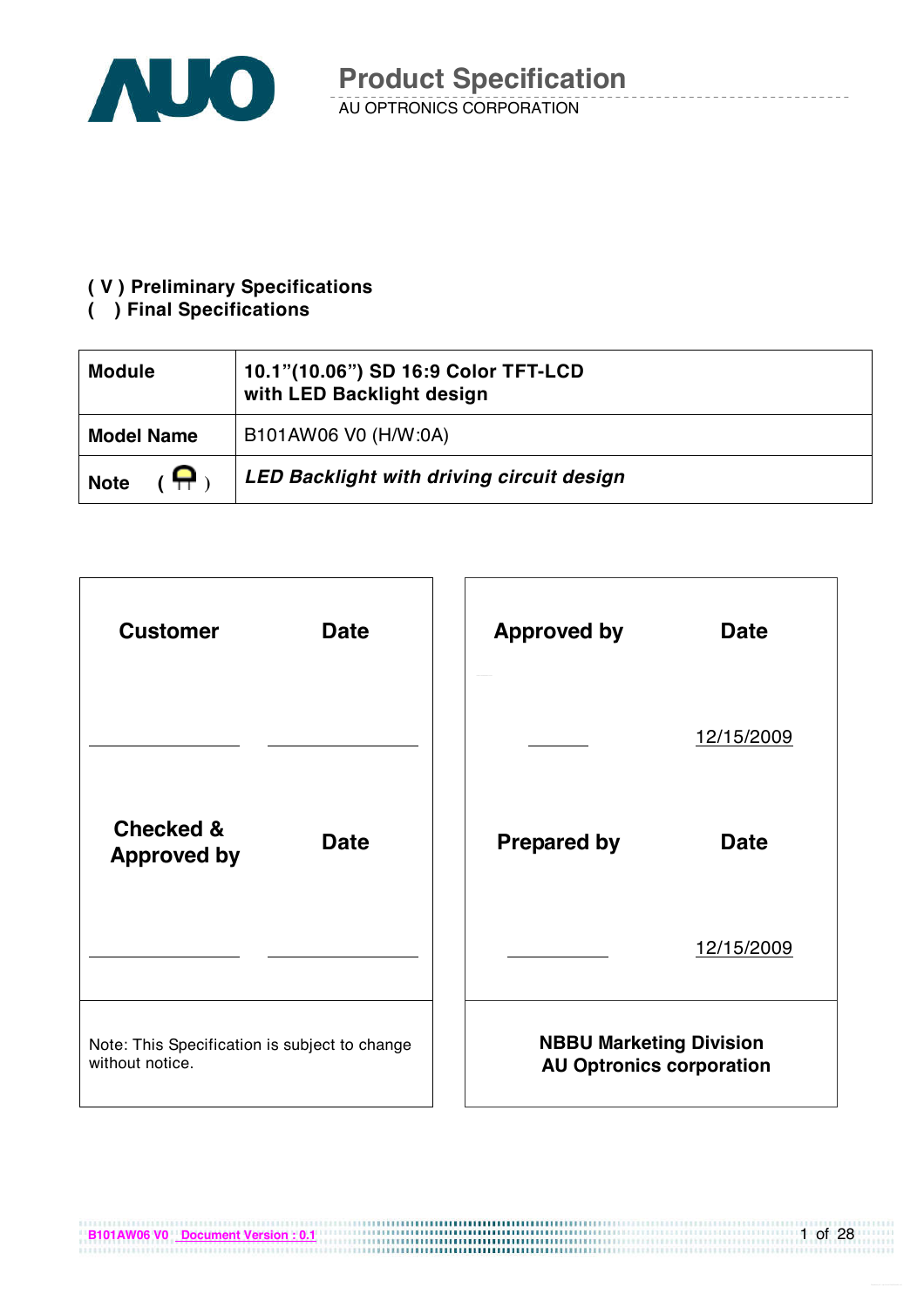

# **Product Specification**<br>AU OPTRONICS CORPORATION

## **Contents**

2 of 28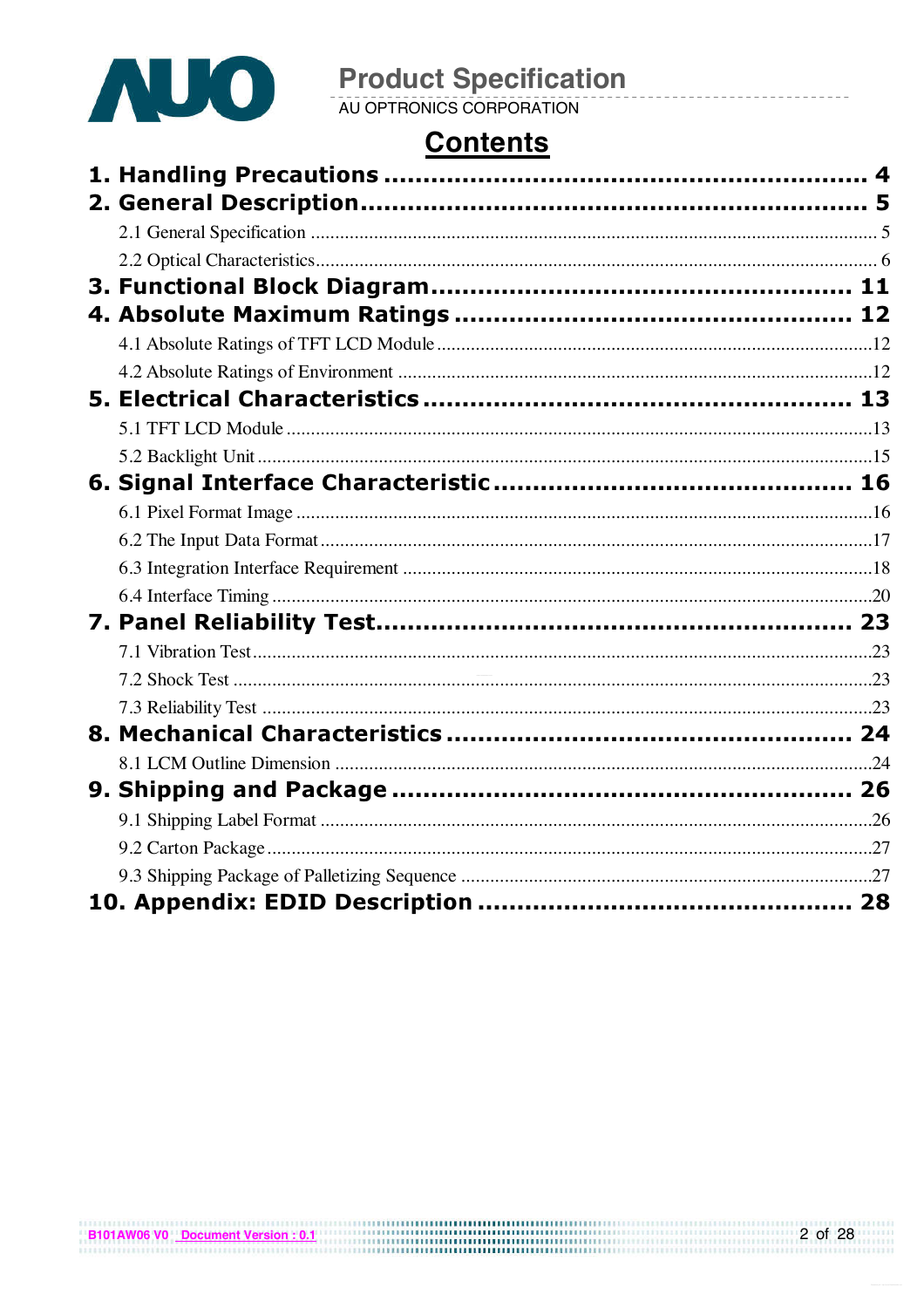

AU OPTRONICS CORPORATION

## **Record of Revision**

|     | <b>Version and Date</b> | $ $ Page $ $ | Old description                   | <b>New Description</b> | Remark |
|-----|-------------------------|--------------|-----------------------------------|------------------------|--------|
| 0.1 | 2009/12/23              | All          | <b>First Edition for Customer</b> |                        |        |
|     |                         |              |                                   |                        |        |
|     |                         |              |                                   |                        |        |
|     |                         |              |                                   |                        |        |
|     |                         |              |                                   |                        |        |
|     |                         |              |                                   |                        |        |
|     |                         |              |                                   |                        |        |
|     |                         |              |                                   |                        |        |
|     |                         |              |                                   |                        |        |
|     |                         |              |                                   |                        |        |
|     |                         |              |                                   |                        |        |
|     |                         |              |                                   |                        |        |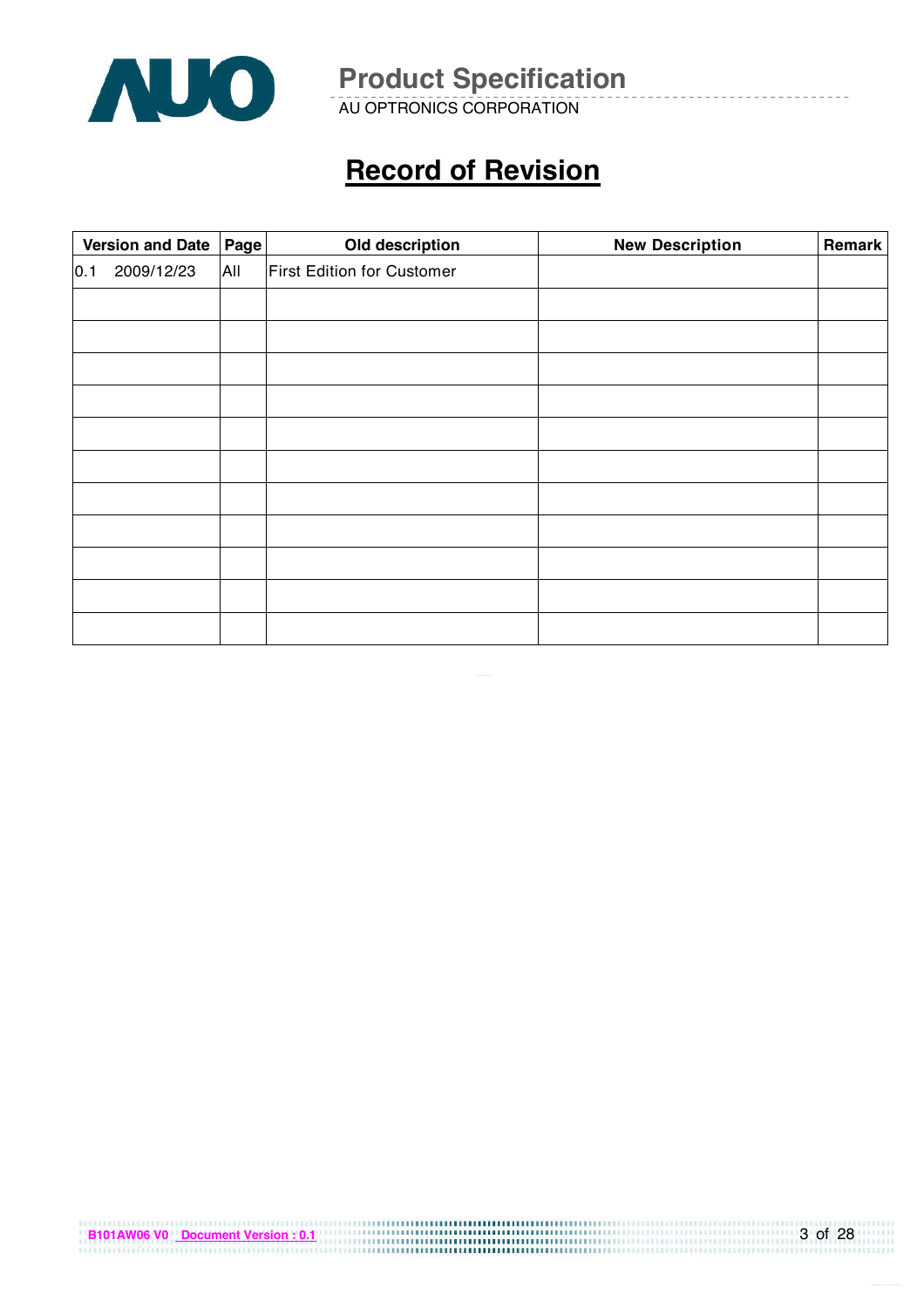

## **1. Handling Precautions**

- 1) Since front polarizer is easily damaged, pay attention not to scratch it.
- 2) Be sure to turn off power supply when inserting or disconnecting from input connector.
- 3) Wipe off water drop immediately. Long contact with water may cause discoloration or spots.
- 4) When the panel surface is soiled, wipe it with absorbent cotton or other soft cloth.
- 5) Since the panel is made of glass, it may break or crack if dropped or bumped on hard surface.
- 6) Since CMOS LSI is used in this module, take care of static electricity and insure human earth when handling.
- 7) Do not open nor modify the Module Assembly.
- 8) Do not press the reflector sheet at the back of the module to any directions.
- 9) At the insertion or removal of the Signal Interface Connector, be sure not to rotate nor tilt the Interface Connector of the TFT Module.
- 11)After installation of the TFT Module into an enclosure (Notebook PC Bezel, for example), do not twist nor bend the TFT Module even momentary. At designing the enclosure, it should be taken into consideration that no bending/twisting forces are applied to the TFT Module from outside. $-$  Otherwise the TFT Module may be damaged.
- 12) Small amount of materials having no flammability grade is used in the LCD module. The LCD module should be supplied by power complied with requirements of Limited Power Source (IEC60950 or UL1950), or be applied exemption.
- 13) Disconnecting power supply before handling LCD modules, it can prevent electric shock, DO NOT TOUCH the electrode parts, cables, connectors and LED circuit part of TFT module that a LED light bar build in as a light source of back light unit. It can prevent electrostic breakdown.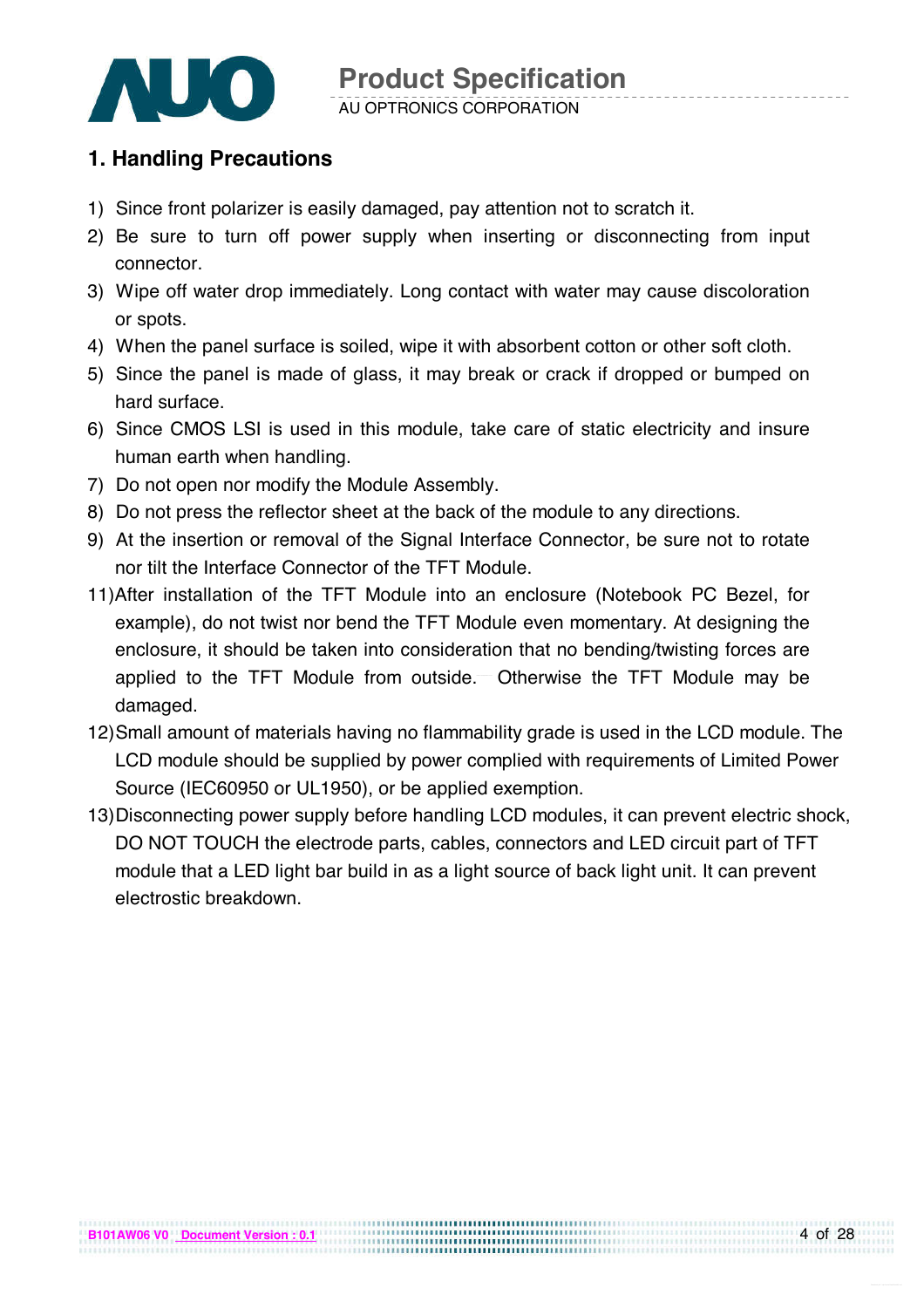

## **2. General Description**

B101AW06 V0 is a Color Active Matrix Liquid Crystal Display composed of a TFT LCD panel, a driver circuit, and LED backlight system. The screen format is intended to support the 16:9 SD, 1024(H) x600(V) screen and 262k colors (RGB 6-bits data driver) with LED backlight driving circuit. All input signals are LVDS interface compatible.

B101AW06 V0 is designed for a display unit of notebook style personal computer and industrial machine.

## **2.1 General Specification**

The following items are characteristics summary on the table at 25  $\degree$ C condition:

| <b>Items</b>                                               | <b>Unit</b>                         |                                |                                                            | <b>Specifications</b> |       |
|------------------------------------------------------------|-------------------------------------|--------------------------------|------------------------------------------------------------|-----------------------|-------|
| Screen Diagonal                                            | [mm]                                | 255.537                        |                                                            |                       |       |
| <b>Active Area</b>                                         | [mm]                                | 222.72 (H) X125.28 (V)         |                                                            |                       |       |
| Pixels H x V                                               |                                     | 1024x 600x 3(RGB)              |                                                            |                       |       |
| <b>Pixel Pitch</b>                                         | [mm]                                |                                | 0.2175 (H) X0.2088 (V)                                     |                       |       |
| <b>Pixel Format</b>                                        |                                     |                                | R.G.B. Horizontal Stripe                                   |                       |       |
| <b>Display Mode</b>                                        |                                     | Normally White                 |                                                            |                       |       |
| White Luminance (ILED=20mA)<br>(Note: ILED is LED current) | $\lceil$ cd/m <sup>2</sup> $\rceil$ |                                | 200 typ. (5 points average)<br>170 min. (5 points average) |                       |       |
| <b>Luminance Uniformity</b>                                |                                     | 1.25 max. $(5 \text{ points})$ |                                                            |                       |       |
| <b>Contrast Ratio</b>                                      |                                     | 400 typ                        |                                                            |                       |       |
| <b>Response Time</b>                                       | [ms]                                | 16 typ / 25 Max                |                                                            |                       |       |
| Nominal Input Voltage VDD                                  | [Volt]                              | $+3.3$ typ.                    |                                                            |                       |       |
| <b>Power Consumption</b>                                   | [Watt]                              |                                | 2.6 max. (Include Logic and Blu power)                     |                       |       |
| Weight                                                     | [Grams]                             | 170 max.                       |                                                            |                       |       |
| <b>Physical Size</b>                                       | [mm]                                |                                | Min.                                                       | Typ.                  | Max.  |
| <b>Include bracket</b>                                     |                                     | Length                         | 244.5                                                      | 245.0                 | 245.5 |
|                                                            |                                     | Width                          | 146.0                                                      | 146.5                 | 147.0 |
|                                                            |                                     | Thickness                      |                                                            |                       | 3.6   |
| <b>Electrical Interface</b>                                |                                     | 1 channel LVDS                 |                                                            |                       |       |
| <b>Glass Thickness</b>                                     | [mm]                                | 0.5                            |                                                            |                       |       |
| <b>Surface Treatment</b>                                   |                                     | Anti-Glare                     |                                                            |                       |       |
| <b>Support Color</b>                                       |                                     |                                | 262K colors (RGB 6-bit)                                    |                       |       |

................................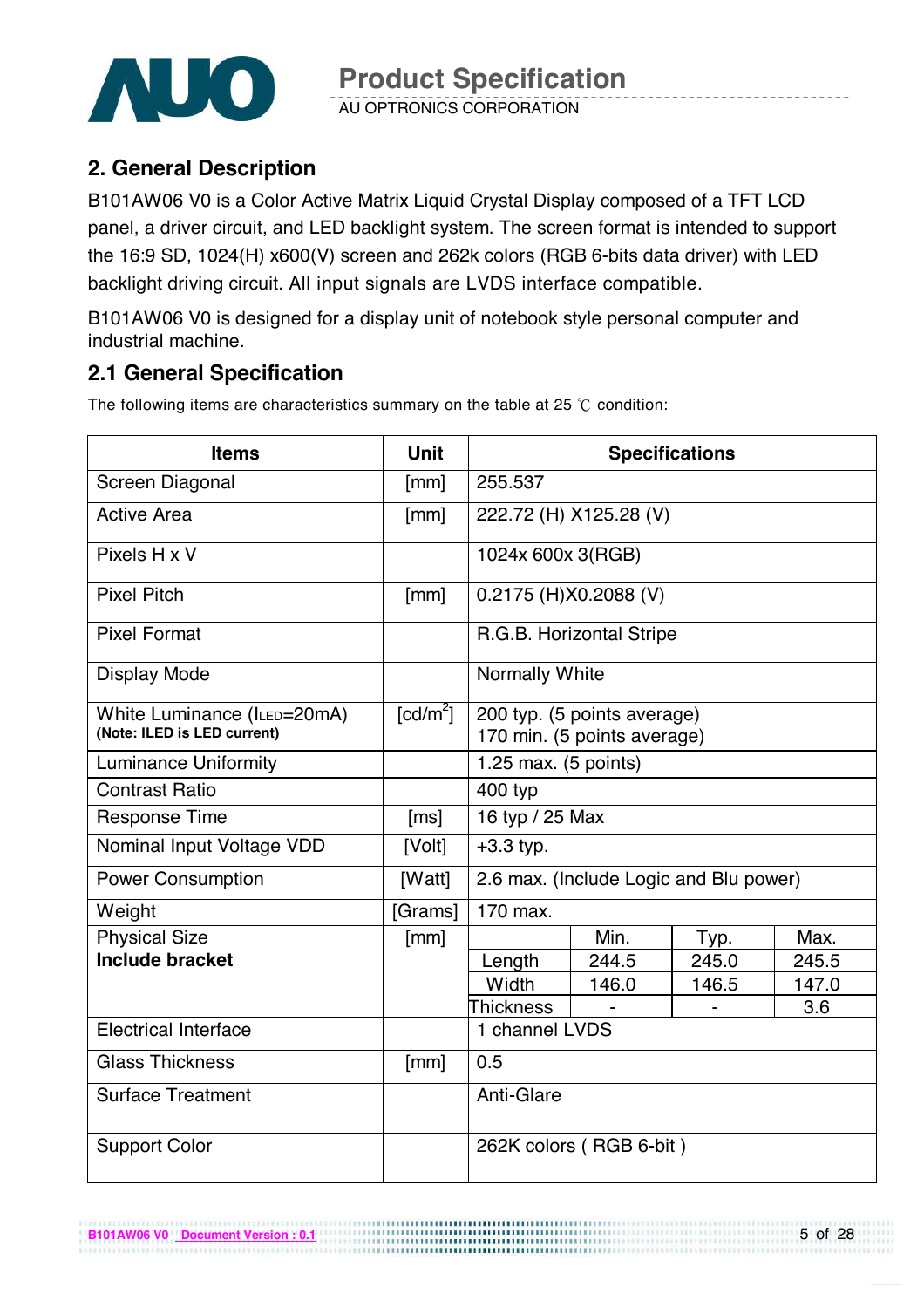

AU OPTRONICS CORPORATION

| Temperature Range       |                               |                        |
|-------------------------|-------------------------------|------------------------|
| Operating               | $\mathop{\rm l}{\rm ^oC}$     | 0 to $+50$             |
| Storage (Non-Operating) | $\mathsf{I}^\circ\mathsf{C}1$ | $-20$ to $+60$         |
| <b>RoHS Compliance</b>  |                               | <b>RoHS Compliance</b> |

## **2.2 Optical Characteristics**

The optical characteristics are measured under stable conditions at 25°C (Room Temperature) :

| Item                                                |                                    | <b>Symbol</b>           | <b>Conditions</b>          |         | Min.           | Typ.           | Max.                    | <b>Unit</b>     | <b>Note</b>    |
|-----------------------------------------------------|------------------------------------|-------------------------|----------------------------|---------|----------------|----------------|-------------------------|-----------------|----------------|
| <b>White Luminance</b><br>ILED=20mA                 |                                    |                         | 5 points average           |         | 170            | 200            |                         | $\text{cd/m}^2$ | 1, 4, 5.       |
|                                                     |                                    | $\theta_{\rm R}$        | <b>Horizontal</b>          | (Right) | 40             | 45             |                         |                 |                |
| <b>Viewing Angle</b>                                |                                    | $\theta_L$              | $CR = 10$<br>(Left)        |         | 40             | 45             |                         | degree          |                |
|                                                     |                                    | $\phi$ н                | <b>Vertical</b><br>(Upper) | 10      | 15             |                |                         | 4, 9            |                |
|                                                     |                                    | ψL                      | $CR = 10$                  | (Lower) | 30             | 35             |                         |                 |                |
| Luminance<br><b>Uniformity</b>                      |                                    | $\delta$ 5P             | <b>5 Points</b>            |         | -              | $\blacksquare$ | 1.25                    |                 | 1, 3, 4        |
| Luminance<br><b>Uniformity</b>                      |                                    | $\delta$ 13P            | <b>13 Points</b>           |         |                | $\blacksquare$ | 1.60                    |                 | 2, 3, 4        |
|                                                     | <b>CR</b><br><b>Contrast Ratio</b> |                         | 300                        | 400     | $\blacksquare$ |                | 4, 6                    |                 |                |
| <b>Cross talk</b>                                   |                                    | $\%$                    |                            |         |                |                | $\overline{\mathbf{4}}$ |                 | 4,7            |
| <b>Response Time</b>                                |                                    | Т,                      | <b>Rising</b>              |         | $\blacksquare$ | <b>TBD</b>     |                         |                 |                |
|                                                     |                                    | $\mathsf{T}_\mathsf{f}$ | <b>Falling</b>             |         |                | <b>TBD</b>     |                         | msec            | 4, 8           |
|                                                     |                                    | $T_{\sf RT}$            | <b>Rising + Falling</b>    |         |                | 16             | 25                      |                 |                |
| <b>Red</b>                                          |                                    | <b>Rx</b>               |                            |         | 0.560          | 0.590          | 0.620                   |                 |                |
|                                                     |                                    | <b>Ry</b>               |                            |         | 0.315          | 0.345          | 0.375                   |                 |                |
|                                                     | <b>Green</b>                       | Gx                      |                            |         | 0.295          | 0.325          | 0.355                   |                 |                |
| Color /<br><b>Chromaticity</b><br><b>Coodinates</b> |                                    | Gy                      |                            |         | 0.510          | 0.540          | 0.570                   |                 |                |
|                                                     | <b>Blue</b>                        | <b>Bx</b>               | <b>CIE 1931</b>            |         | 0.120          | 0.150          | 0.180                   |                 | $\overline{4}$ |
|                                                     |                                    | <b>By</b>               |                            |         | 0.115          | 0.145          | 0.175                   |                 |                |
|                                                     |                                    | <b>Wx</b>               |                            |         | 0.263          | 0.313          | 0.363                   |                 |                |
|                                                     | <b>White</b>                       | Wy                      |                            |         | 0.279          | 0.329          | 0.379                   |                 |                |
| <b>NTSC</b>                                         |                                    | %                       |                            |         |                | 45             |                         |                 |                |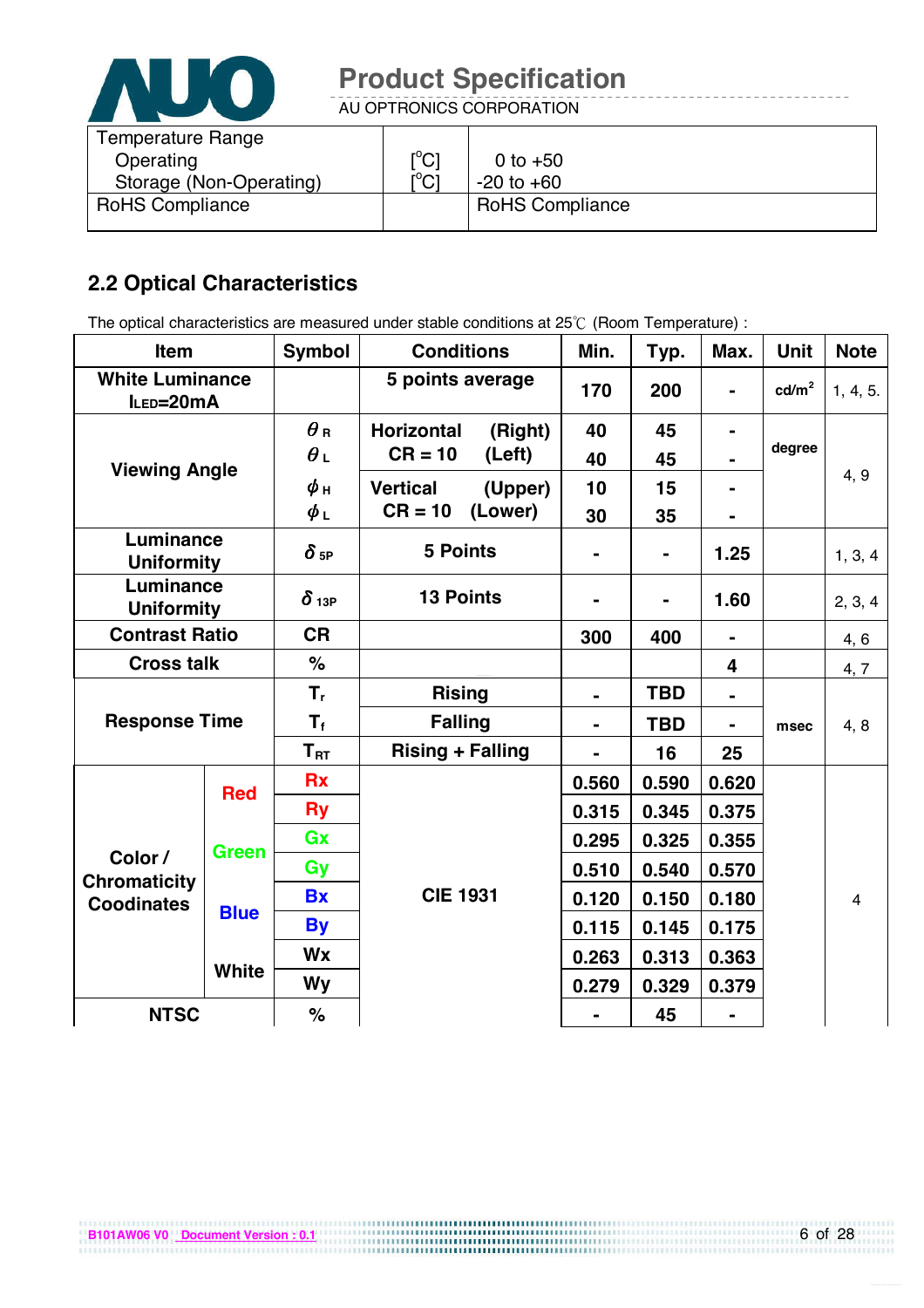

#### **Note 1**: 5 points position (Ref: Active area)



**Note 2**: 13 points position (Ref: Active area)



**Note 3**: The luminance uniformity of 5 or13 points is defined by dividing the maximum luminance values by the minimum test point luminance

|              |     | Maximum Brightness of five points     |
|--------------|-----|---------------------------------------|
| $\delta$ ws  | $=$ | Minimum Brightness of five points     |
|              |     | Maximum Brightness of thirteen points |
| $\delta$ W13 |     | Minimum Brightness of thirteen points |

#### **Note 4**: Measurement method

The LCD module should be stabilized at given temperature for 30 minutes to avoid abrupt temperature change during measuring. In order to stabilize the luminance, the measurement should be executed after

7 of 28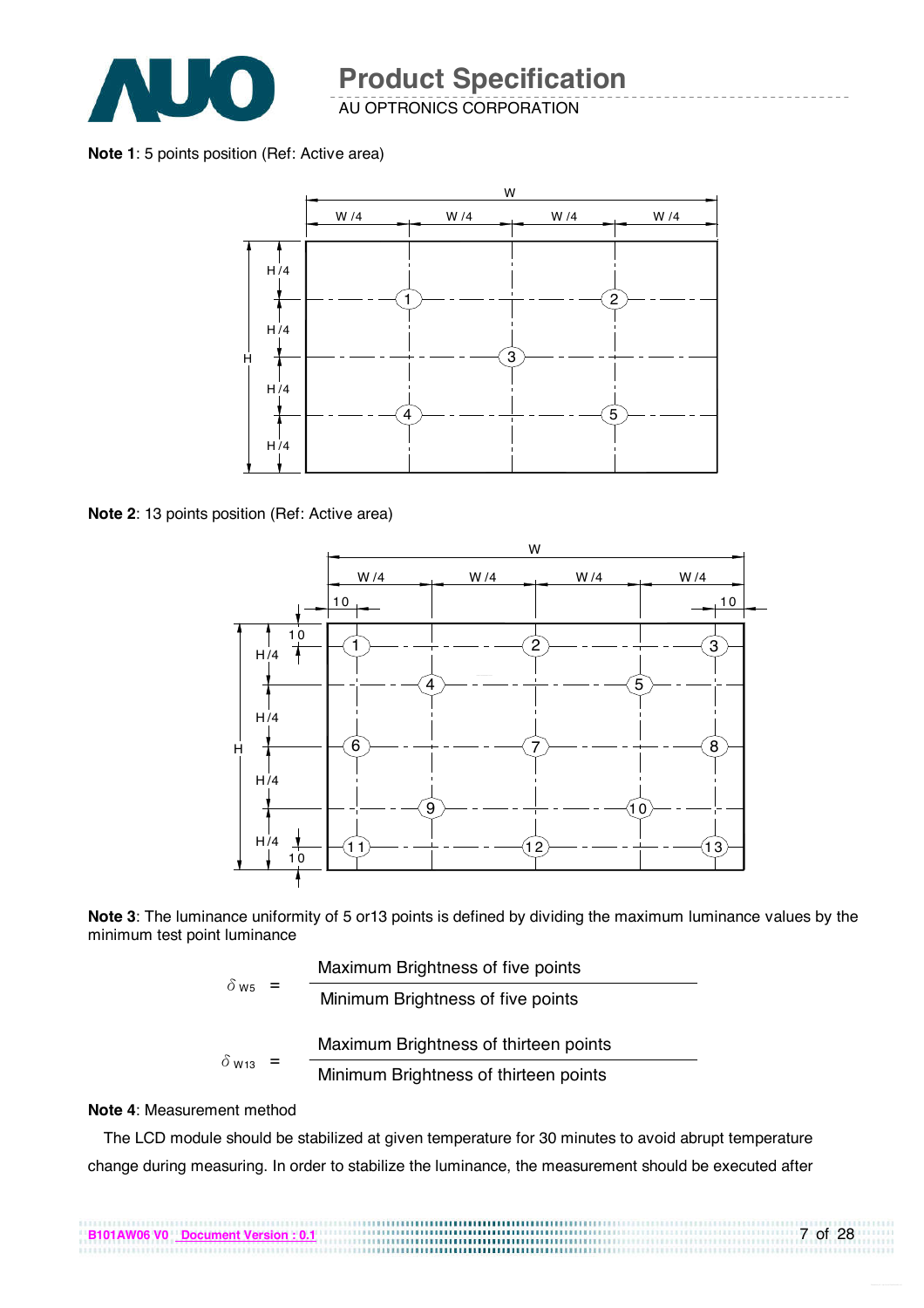

lighting Backlight for 30 minutes in a stable, windless and dark room, and it should be measured in the center of screen.



Center of the screen

................................

**Note 5** : Definition of Average Luminance of White (Y<sub>L</sub>):

Measure the luminance of gray level 63 at 5 points  $Y_L = [L (1) + L (2) + L (3) + L (4) + L (5)] / 5$ L (x) is corresponding to the luminance of the point X at Figure in Note (1).

#### **Note 6** : Definition of contrast ratio:

Contrast ratio is calculated with the following formula.

Contrast ratio  $(CR)$ = Brightness on the "White" state Brightness on the "Black" state

**Note 7** : Definition of Cross Talk (CT)

$$
CT = 1 Y_B - Y_A 1 / Y_A \times 100
$$
 (%)

#### **Where**

YA = Luminance of measured location without gray level 0 pattern (cd/m2)

 $Y_B$  = Luminance of measured location with gray level 0 pattern (cd/m<sub>2</sub>)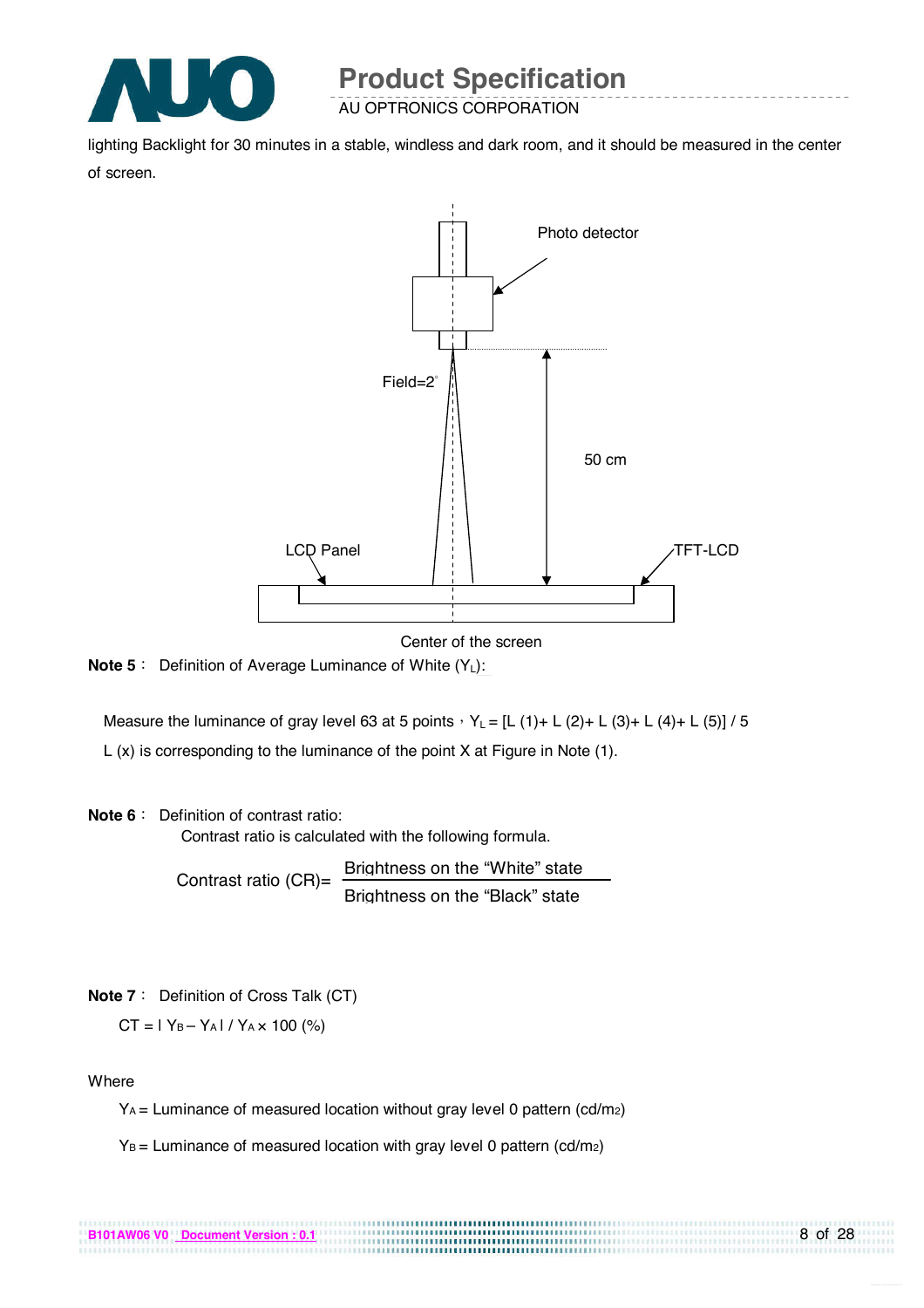



**Note 8**: Definition of response time:

The output signals of BM-7 or equivalent are measured when the input signals are changed from "Black" to "White" (falling time) and from "White" to "Black" (rising time), respectively. The response time interval between the 10% and 90% of amplitudes. Refer to figure as below.

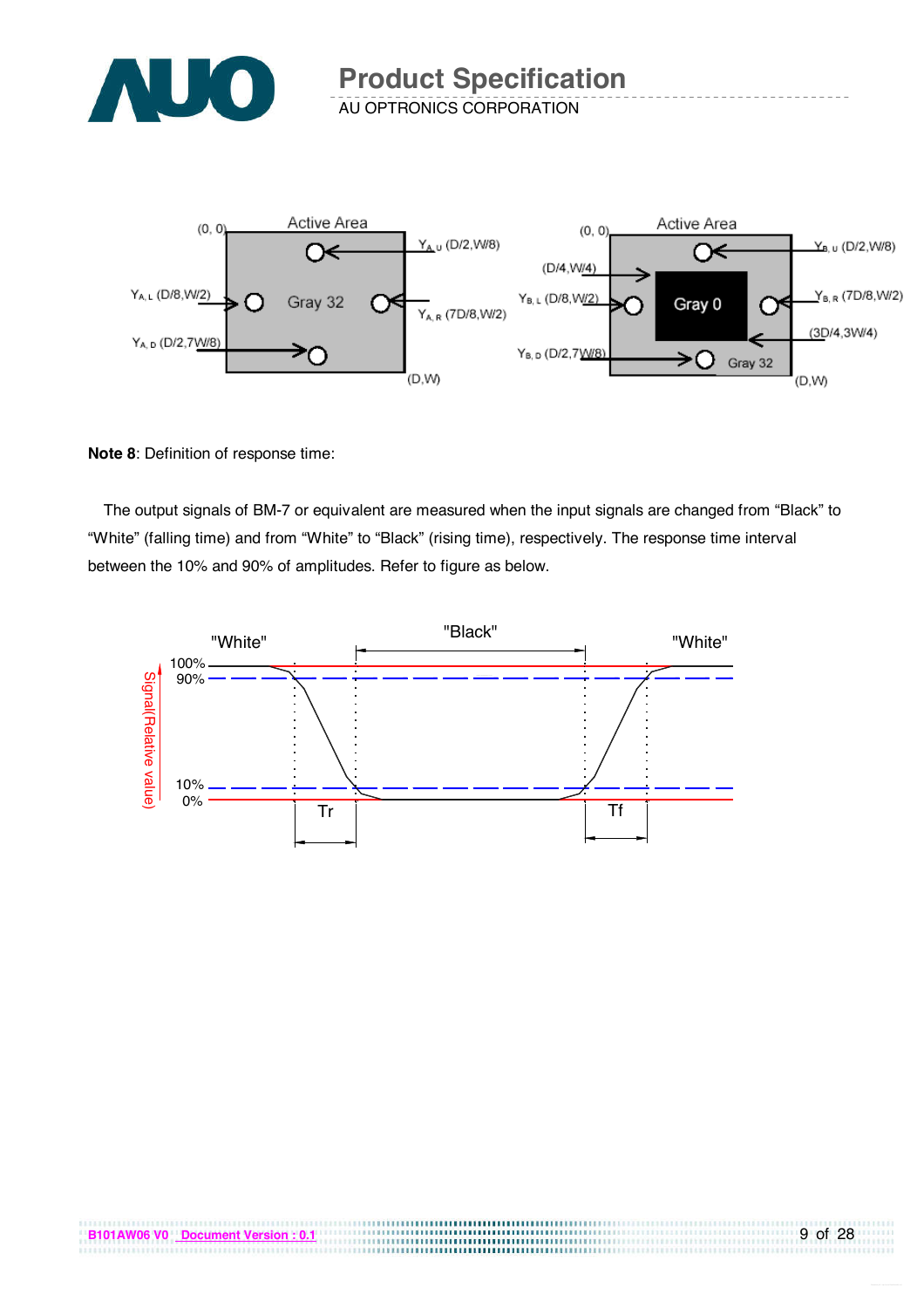

#### **Note 9**. Definition of viewing angle

Viewing angle is the measurement of contrast ratio  $\geq$  10, at the screen center, over a 180° horizontal an d 180° vertical range (off-normal viewing angles). Th e 180° viewing angle range is broken down as follow s; 90° (θ) horizontal left and right and 90° ( Φ) vertical, high (up) and low (down). The measurement direction is typically perpendicular to the display surface with the screen rotated about its center to develop the desired measurement viewing angle.

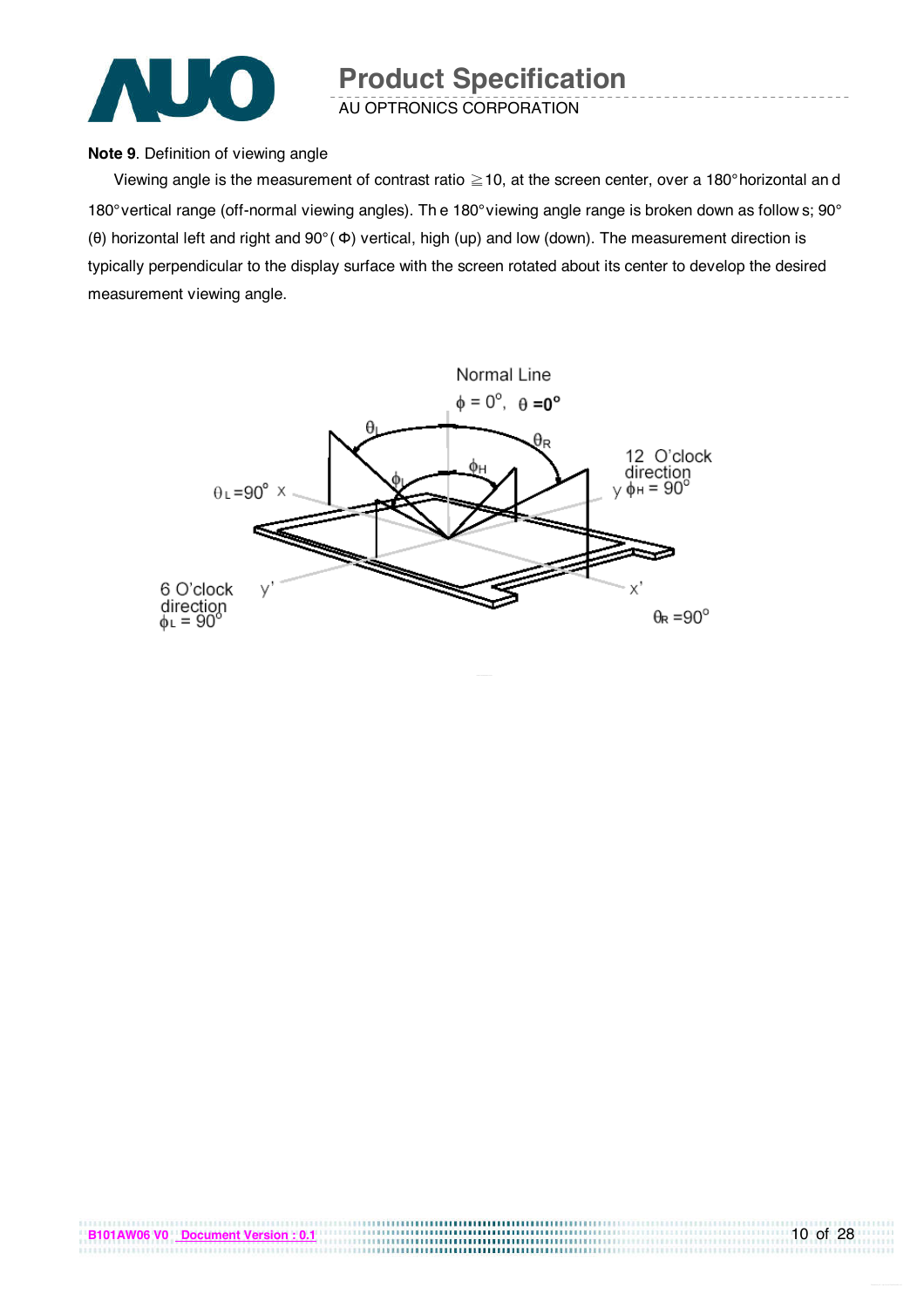

AU OPTRONICS CORPORATION

### **3. Functional Block Diagram**

The following diagram shows the functional block of the 10.1 inches wide Color TFT/LCD 40 Pin one channel Module

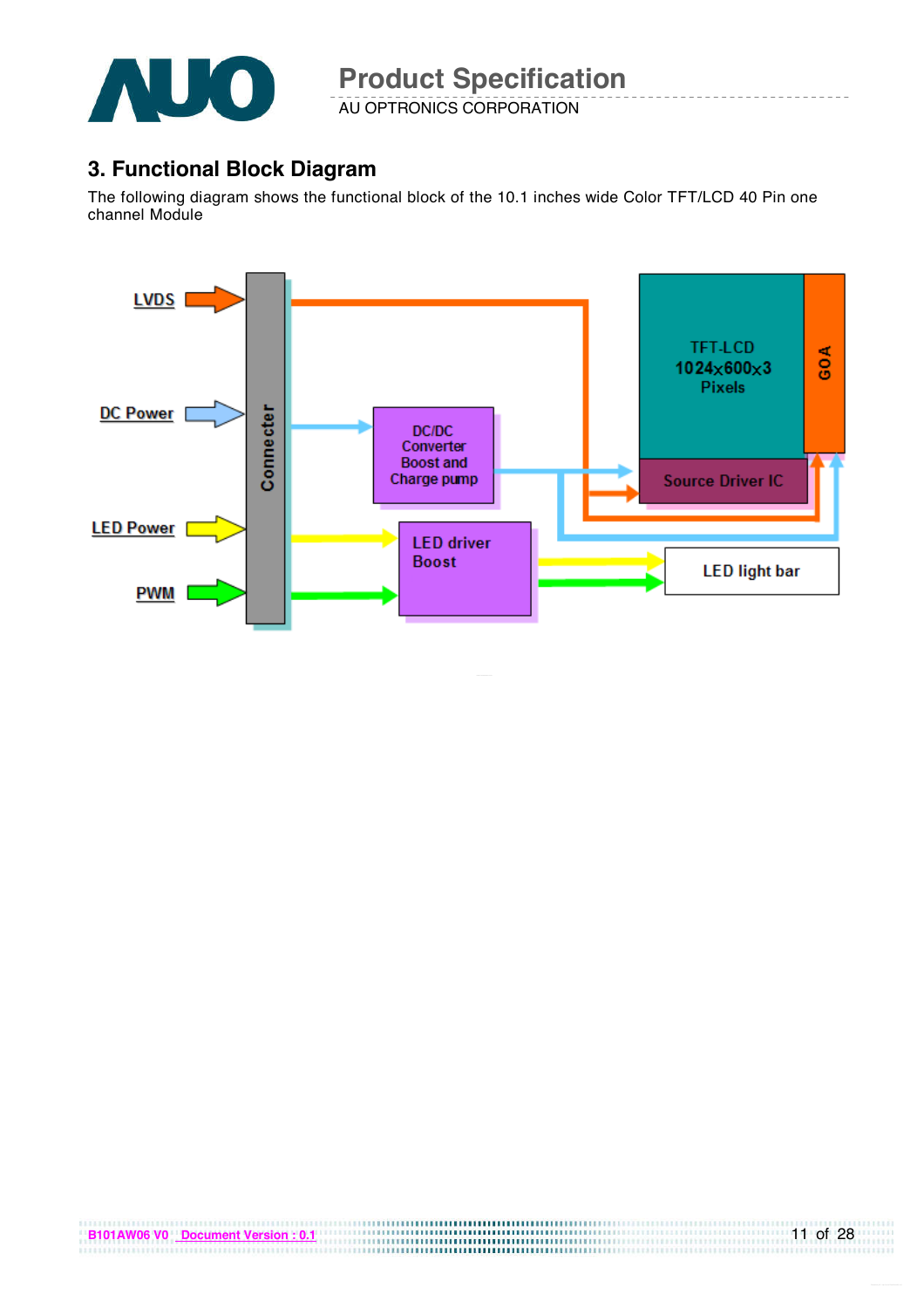

AU OPTRONICS CORPORATION

## **4. Absolute Maximum Ratings**

An absolute maximum rating of the module is as following:

#### **4.1 Absolute Ratings of TFT LCD Module**

| Item            | Svmbol | Min  | Max  | Unit   | <b>Conditions</b>    |
|-----------------|--------|------|------|--------|----------------------|
| Logic/LCD Drive | Vin    | -∪.ఎ | +4.0 | [Volt] | Note 1. <sup>r</sup> |

#### **4.2 Absolute Ratings of Environment**

| <b>Item</b>                  | Symbol     | Min   | Max   | Unit                          | <b>Conditions</b> |
|------------------------------|------------|-------|-------|-------------------------------|-------------------|
| <b>Operating Temperature</b> | TOP        |       | $+50$ | $\mathsf{I}^\circ\mathsf{Cl}$ | Note 4            |
| <b>Operation Humidity</b>    | <b>HOP</b> | 5     | 95    | [%RH]                         | Note 4            |
| Storage Temperature          | TST        | $-20$ | $+60$ | $\mathsf{I}^\circ\mathsf{Cl}$ | Note 4            |
| <b>Storage Humidity</b>      | <b>HST</b> | 5     | 95    | [%RH]                         | Note 4            |

Note 1: At Ta  $(25^{\circ}$ C)

Note 2: Permanent damage to the device may occur if exceed maximum values

Note 3: LED specification refer to section 5.2

Note 4: For quality performance, please refer to AUO IIS (Incoming Inspection Standard).



...............................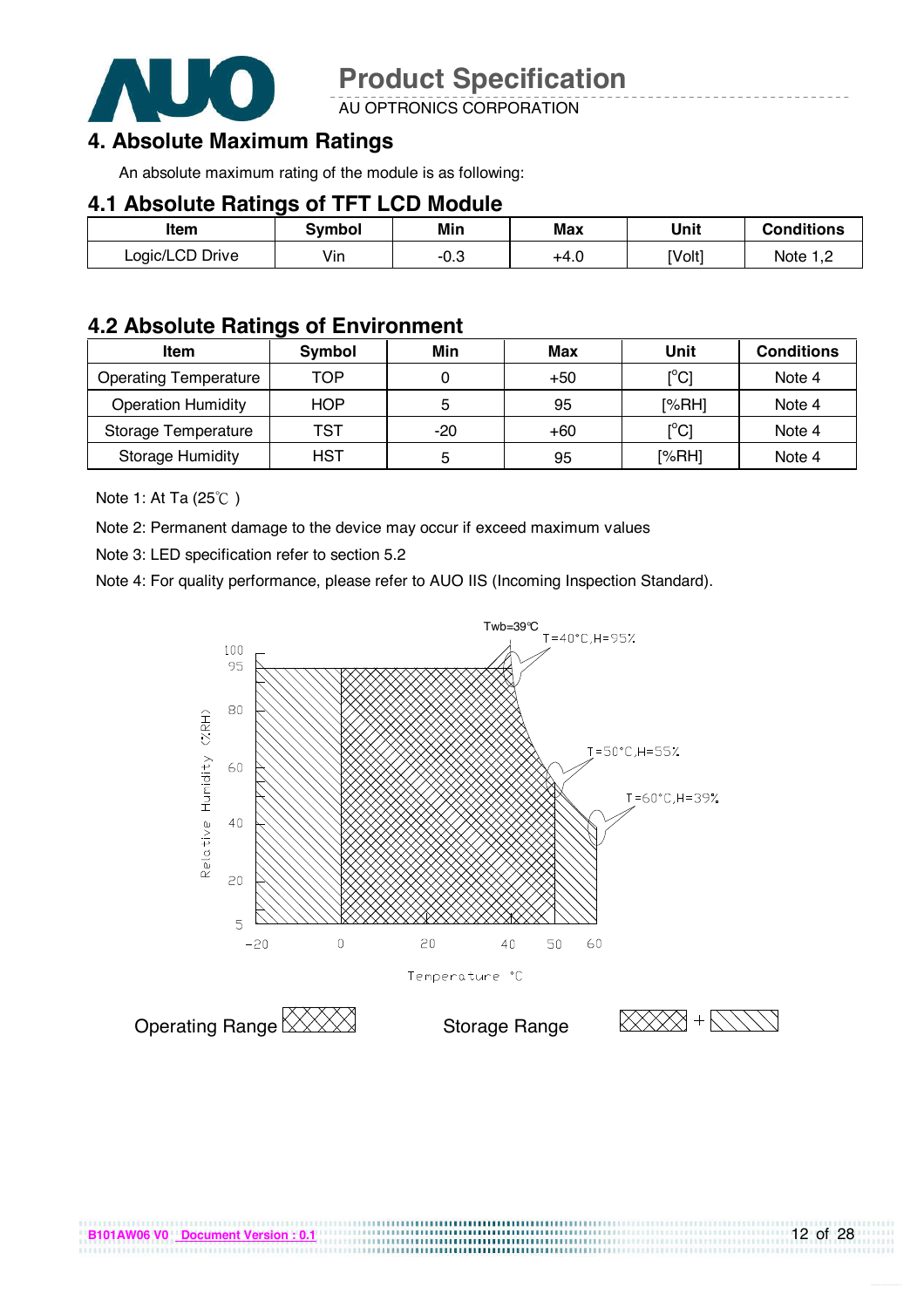AU OPTRONICS CORPORATION



### **5. Electrical Characteristics**

#### **5.1 TFT LCD Module**

#### **5.1.1 Power Specification**

Input power specifications are as follows;

The power specification are measured under  $25^{\circ}$ C and frame frenquency under 60Hz

| <b>Symble</b> | <b>Parameter</b>                                      | Min | Typ | <b>Max</b>     | <b>Units</b>  | <b>Note</b> |
|---------------|-------------------------------------------------------|-----|-----|----------------|---------------|-------------|
| <b>VDD</b>    | Logic/LCD Drive<br>Voltage                            | 3.0 | 3.3 | 3.6            | [Volt]        |             |
| <b>PDD</b>    | <b>VDD Power</b>                                      | ۰   | 0.8 |                | [Watt]        | Note 1      |
| <b>IDD</b>    | <b>IDD Current</b>                                    | ٠   | 240 | $\blacksquare$ | [MA]          | Note 1      |
| <b>IRush</b>  | <b>Inrush Current</b>                                 | ٠   |     | 2000           | [MA]          | Note 2      |
| <b>VDDrp</b>  | Allowable<br>Logic/LCD Drive<br><b>Ripple Voltage</b> | ۰   |     | 100            | [mV]<br>$p-p$ |             |

Note 1 : Maximum Measurement Condition : Black Pattern at 3.3V driving voltage. ( $P_{max}=V_{3.3}$  x  $I_{black}$ )

Note 2: Measure Condition

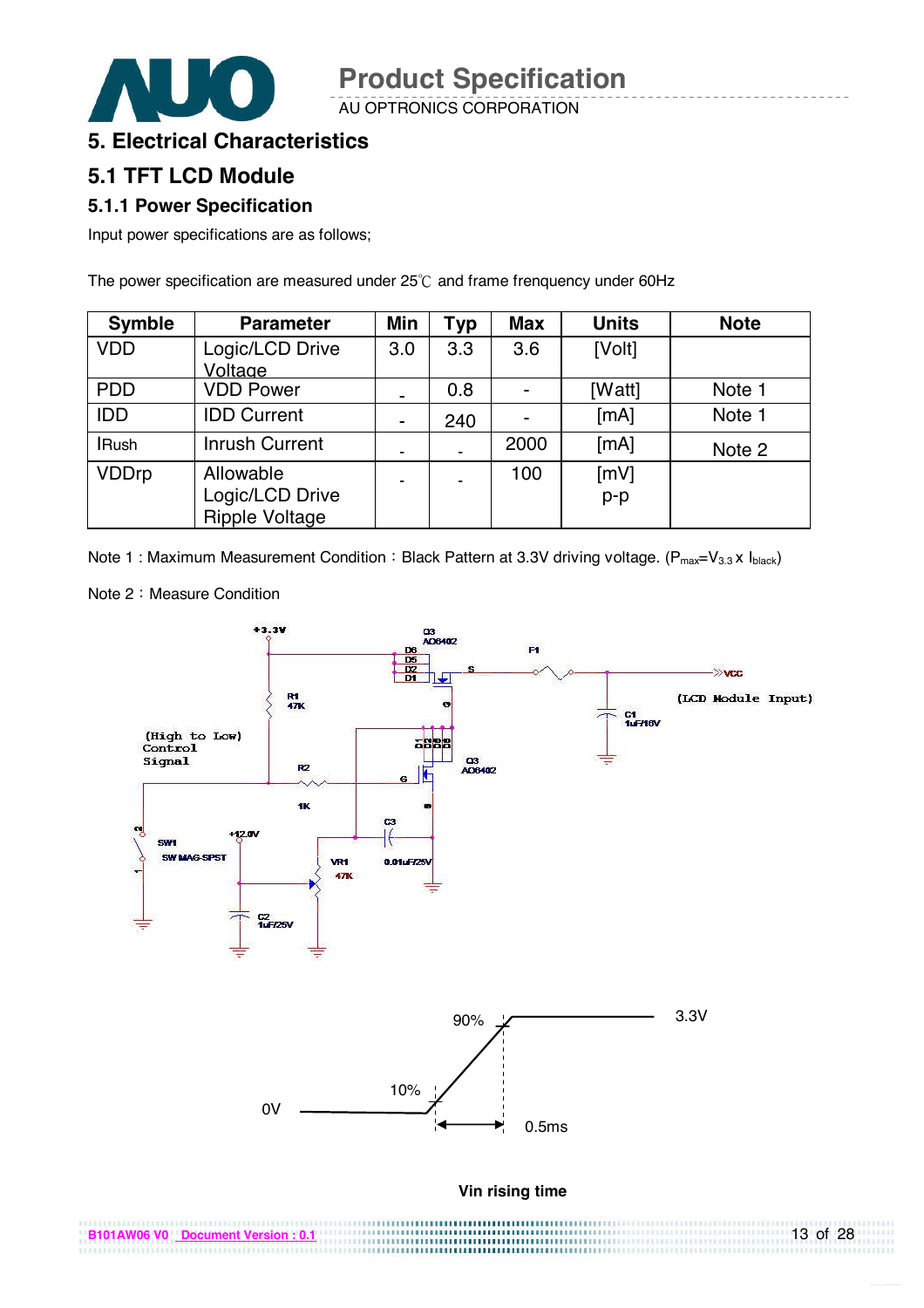

AU OPTRONICS CORPORATION

#### **5.1.2 Signal Electrical Characteristics**

Input signals shall be low or High-impedance state when VDD is off.

| <b>Parameter</b>           | <b>Condition</b>                                       | Min    | <b>Max</b> | Unit |
|----------------------------|--------------------------------------------------------|--------|------------|------|
| $\mathsf{V}_{\mathsf{TH}}$ | Differential Input High<br>Threshold (Vcm=+1.2V)       |        | 100        | [mV] |
| $V_{TL}$                   | <b>Differential Input Low</b><br>Threshold (Vcm=+1.2V) | $-100$ |            | [mV] |
| IV <sub>1D</sub> I         | Differential Input<br>Voltage                          | 100    | 600        | [mV] |
| $\mathsf{V}_{\mathsf{CM}}$ | Differential Input<br>Common Mode Voltage              | 1.125  | 1.375      | [V]  |

Signal electrical characteristics are as follows;

Note: LVDS Signal Waveform



,,,,,,,,,,,,,,,,,,,,,,,,,,,,,,,,,,,,,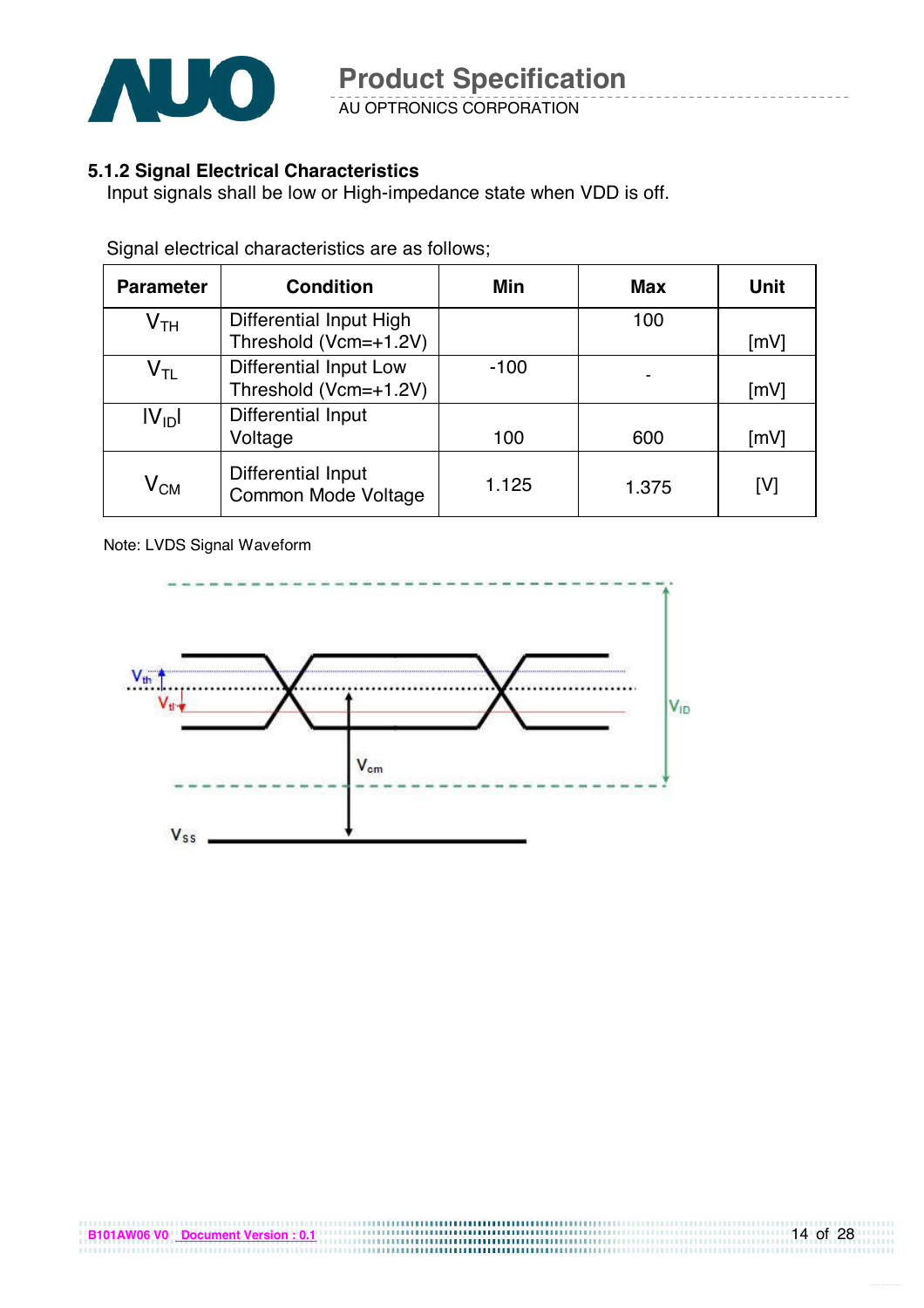

AU OPTRONICS CORPORATION

#### **5.2.1 LED characteristics**

| <b>Parameter</b>                      | <b>Symbol</b> | Min            | Typ   | <b>Max</b> | <b>Units</b> | <b>Condition</b>                |
|---------------------------------------|---------------|----------------|-------|------------|--------------|---------------------------------|
| <b>Backlight Power</b><br>Consumption | <b>PLED</b>   | $\blacksquare$ | 1.506 | 1.647      | [Watt]       | (Ta=25℃), Note 1<br>$Vin = 12V$ |
| <b>LED Life-Time</b>                  | N/A           | 10,000         | ۰     |            | Hour         | $(Ta=25^{\circ}C)$ , Note 2     |
|                                       |               |                |       |            |              | $I_F=20$ mA                     |

**Note 1:** Calculator value for reference P<sub>LED</sub> = VF (Normal Distribution) \* IF (Normal Distribution) / Efficiency **Note 2:** The LED life-time define as the estimated time to 50% degradation of initial luminous.

#### **5.2.2 Backlight input signal characteristics**

**B101AW06 V0** Document Version : 0.1

| <b>Parameter</b>                             | <b>Symbol</b>  | Min | <b>Typ</b> | <b>Max</b> | <b>Units</b> | <b>Remark</b>          |
|----------------------------------------------|----------------|-----|------------|------------|--------------|------------------------|
| <b>LED Power Supply</b>                      | <b>VLED</b>    | 5.0 | 12.0       | 21.0       | [Volt]       |                        |
| <b>LED Enable Input</b><br><b>High Level</b> |                | 2.5 |            | 5.5        | [Volt]       |                        |
| <b>LED Enable Input</b><br>Low Level         | <b>VLED EN</b> |     |            | 0.8        | [Volt]       | Define as              |
| <b>PWM Logic Input</b><br><b>High Level</b>  | <b>VPWM EN</b> | 2.5 |            | 5.5        | [Volt]       | Connector<br>Interface |
| <b>PWM Logic Input</b><br>Low Level          |                |     |            | 0.8        | [Volt]       | $(Ta=25^{\circ}C)$     |
| <b>PWM Input Frequency</b>                   | <b>FPWM</b>    | 100 | 200        | 20K        | Hz           |                        |
| <b>PWM Duty Ratio</b>                        | Duty           | 5   |            | 100        | $\%$         |                        |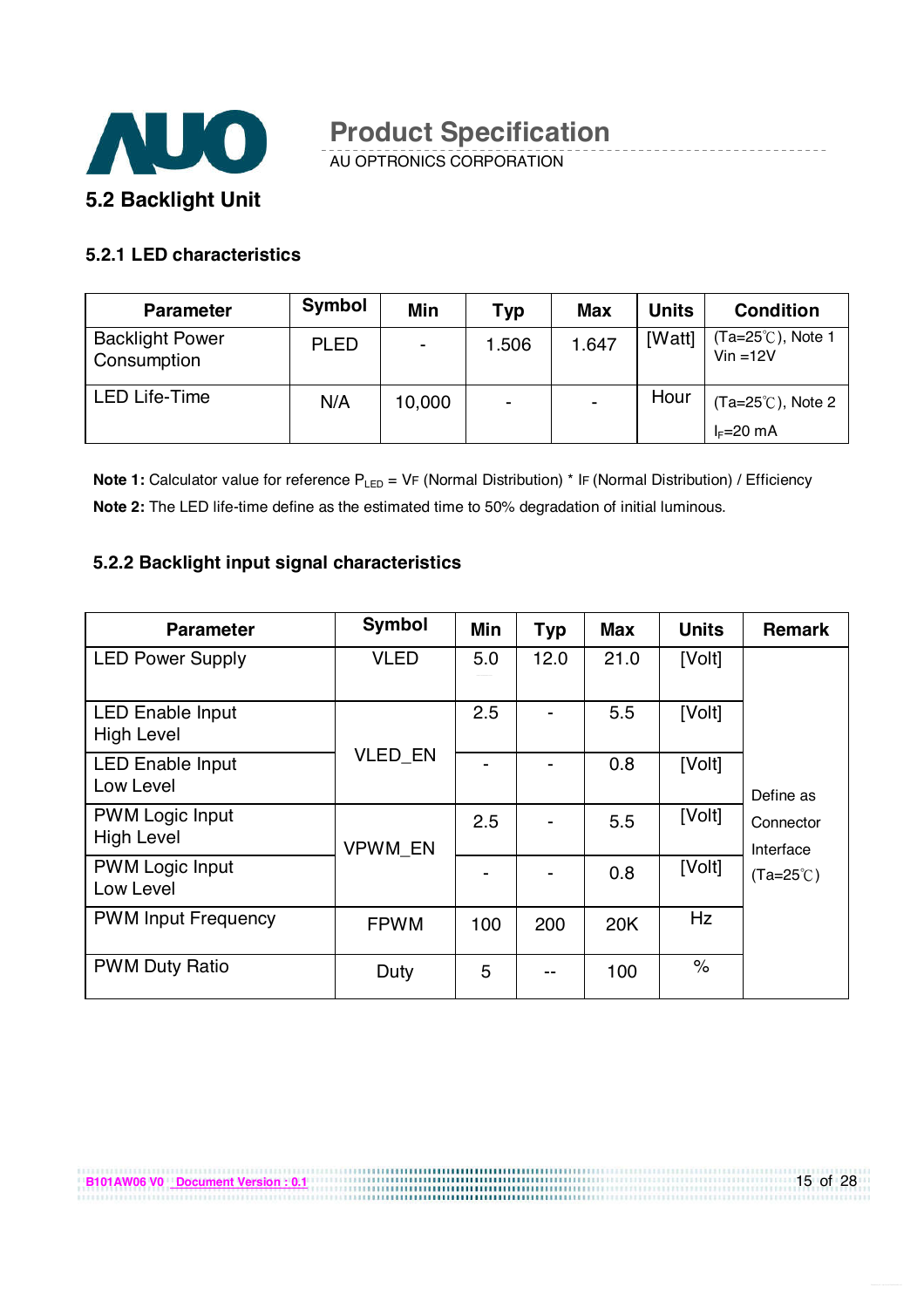

AU OPTRONICS CORPORATION **Product Specification** 

## **6. Signal Interface Characteristic**

### **6.1 Pixel Format Image**

Following figure shows the relationship of the input signals and LCD pixel format.



**B101AW06 V0** <u>Document Version : 0.1</u> **CONSUMER 2018 101AW06 V0** Document Version : 0.1

### 600th Line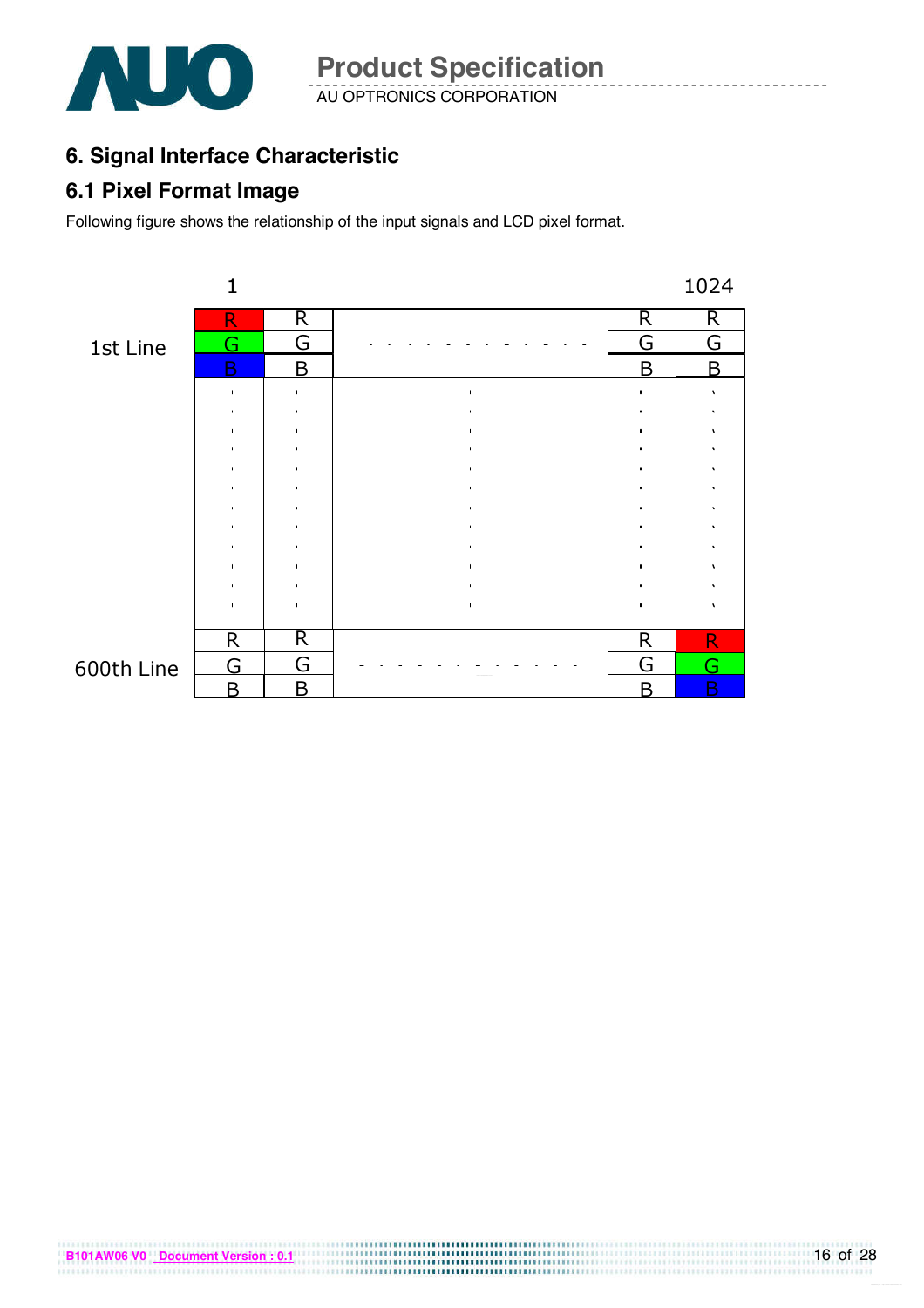

AU OPTRONICS CORPORATION

## **6.2 The Input Data Format**



| <b>Signal Name</b> | <b>Description</b>     |                                                  |
|--------------------|------------------------|--------------------------------------------------|
| R <sub>5</sub>     | Red Data 5 (MSB)       | Red-pixel Data                                   |
| R <sub>4</sub>     | Red Data 4             | Each red pixel's brightness data consists of     |
| R <sub>3</sub>     | Red Data 3             | these 6 bits pixel data.                         |
| R <sub>2</sub>     | Red Data 2             |                                                  |
| R <sub>1</sub>     | Red Data 1             |                                                  |
| R <sub>0</sub>     | Red Data 0 (LSB)       |                                                  |
|                    |                        |                                                  |
|                    | Red-pixel Data         |                                                  |
| G <sub>5</sub>     | Green Data 5 (MSB)     | Green-pixel Data                                 |
| G4                 | Green Data 4           | Each green pixel's brightness data consists of   |
| G <sub>3</sub>     | Green Data 3           | these 6 bits pixel data.                         |
| G <sub>2</sub>     | Green Data 2           |                                                  |
| G <sub>1</sub>     | Green Data 1           |                                                  |
| G <sub>0</sub>     | Green Data 0 (LSB)     |                                                  |
|                    |                        |                                                  |
|                    | Green-pixel Data       |                                                  |
| <b>B5</b>          | Blue Data 5 (MSB)      | <b>Blue-pixel Data</b>                           |
| B4                 | <b>Blue Data 4</b>     | Each blue pixel's brightness data consists of    |
| B <sub>3</sub>     | <b>Blue Data 3</b>     | these 6 bits pixel data.                         |
| <b>B2</b>          | <b>Blue Data 2</b>     |                                                  |
| <b>B1</b>          | <b>Blue Data 1</b>     |                                                  |
| B <sub>0</sub>     | Blue Data 0 (LSB)      |                                                  |
|                    |                        |                                                  |
|                    | <b>Blue-pixel Data</b> |                                                  |
| <b>RxCLKIN</b>     | Data Clock             | The signal is used to strobe the pixel data and  |
|                    |                        | DE signals. All pixel data shall be valid at the |
|                    |                        | falling edge when the DE signal is high.         |
| DE                 | <b>Display Timing</b>  | This signal is strobed at the falling edge of    |
|                    |                        | RxCLKIN. When the signal is high, the pixel      |
|                    |                        | data shall be valid to be displayed.             |
| VS                 | <b>Vertical Sync</b>   | The signal is synchronized to RxCLKIN.           |
| <b>HS</b>          | <b>Horizontal Sync</b> | The signal is synchronized to RxCLKIN.           |

Note: Output signals from any system shall be low or High-impedance state when VDD is off.

**B101AW06 V0** Document Version : 0.1 **CONSUMER SERVICE OF DECISION CONTRACT** BEING UP OF DETAILS AND RESERVE OF DETAILS AND RESERVE OF DETAILS AND RESERVE OF DETAILS AND RESERVE OF DETAILS AND RESERVE OF DETAILS AND RESERV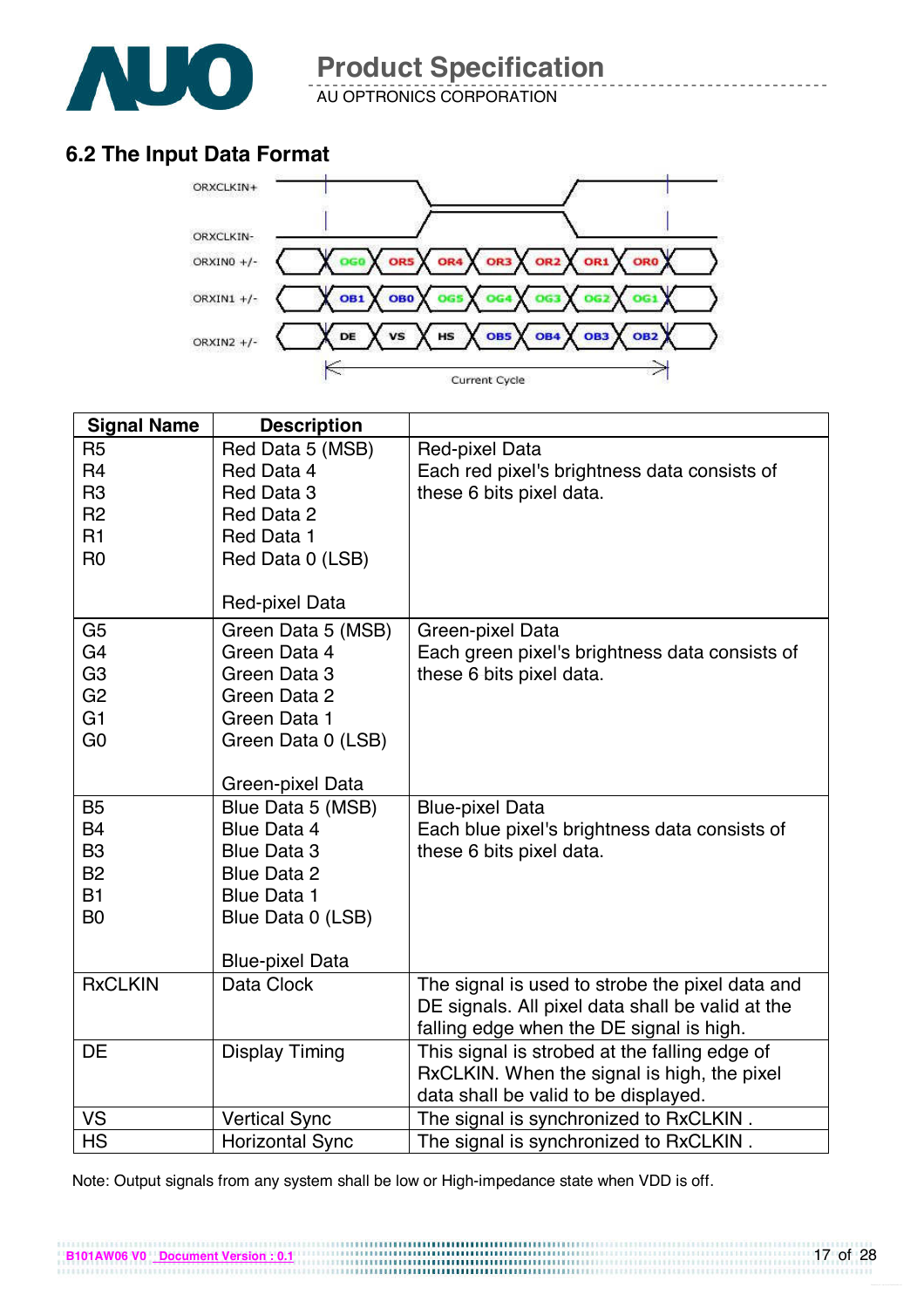

## **6.3 Integration Interface Requirement**

#### **6.3.1 Connector Description**

Physical interface is described as for the connector on module.

These connectors are capable of accommodating the following signals and will be following components.

| <b>Connector Name / Designation</b> | <b>For Signal Connector</b> |
|-------------------------------------|-----------------------------|
| Manufacturer                        | <b>IPFX</b>                 |
| Type / Part Number                  | IPEX 20455-040E-12R         |
| <b>Mating Housing/Part Number</b>   | IPEX 20453-040T-11          |

#### **6.3.2 Pin Assignment**

LVDS is a differential signal technology for LCD interface and high speed data transfer device.

| PIN#           | <b>Signal Name</b> | <b>Description</b>                              |
|----------------|--------------------|-------------------------------------------------|
| $\mathbf 1$    | <b>NC</b>          | No connect                                      |
| $\overline{c}$ | <b>VDD</b>         | Power Supply +3.3V                              |
| 3              | <b>VDD</b>         | Power Supply +3.3V                              |
| $\frac{4}{1}$  | <b>VEDID</b>       | EDID +3.3V Power                                |
| $\overline{5}$ | <b>NC</b>          | No Connect                                      |
| 6              | CLK_EDID           | <b>EDID Clock Input</b>                         |
| 7              | DATA_EDID          | <b>EDID Data Input</b>                          |
| 8              | RxOIN0-            | -LVDS Differential Data (Odd R0-R5, G0)         |
| 9              | RxOIN0+            | +LVDS Differential Data (Odd R0-R5, G0)         |
| 10             | <b>VSS</b>         | Ground                                          |
| 11             | <b>RxOIN1-</b>     | -LVDS Differential Data (Odd G1-G5,B0-B1)       |
| 12             | RxOIN1+            | +LVDS Differential Data (Odd G1-G5,B0-B1)       |
| 13             | <b>VSS</b>         | Ground                                          |
| 14             | RxOIN2-            | -LVDS Differential Data (Odd B2-B5,HS,VS,DE)    |
| 15             | RxOIN2+            | +LVDS Differential Data (Odd B2-B5, HS, VS, DE) |
| 16             | <b>VSS</b>         | Ground                                          |
| 17             | <b>RxOCKIN-</b>    | -LVDS Odd Differential CLK                      |
| 18             | RxOCKIN+           | +LVDS Odd Differential CLK                      |
| 19             | <b>VSS</b>         | Ground                                          |
| 20             | <b>NC</b>          | No Connect                                      |
| 21             | <b>NC</b>          | No Connect                                      |
| 22             | <b>VSS</b>         | Ground                                          |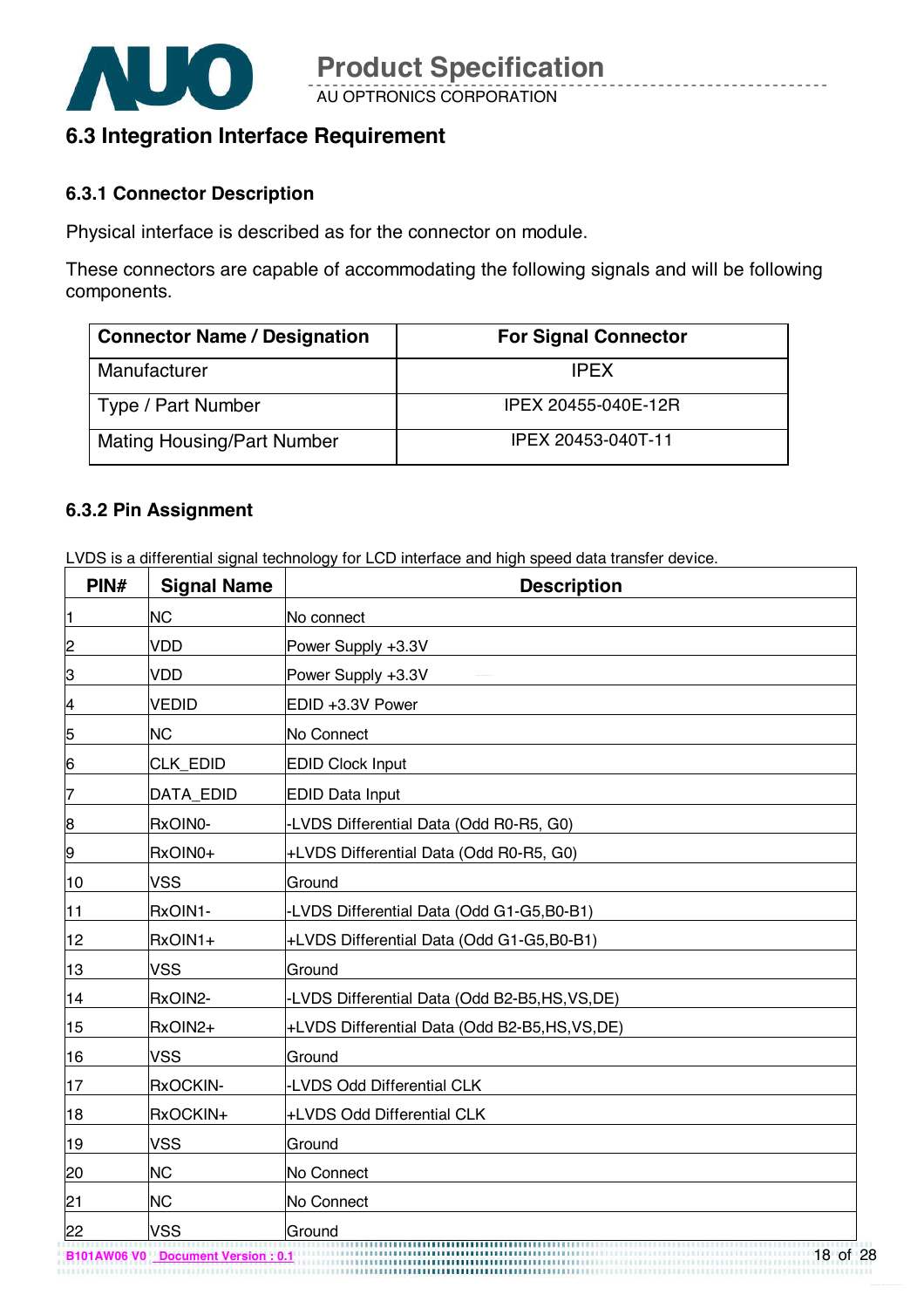

AU OPTRONICS CORPORATION

| 23 | <b>NC</b>   | No Connect                                |
|----|-------------|-------------------------------------------|
| 24 | <b>NC</b>   | No Connect                                |
| 25 | <b>VSS</b>  | Ground                                    |
| 26 | <b>NC</b>   | No Connect                                |
| 27 | <b>NC</b>   | No Connect                                |
| 28 | <b>VSS</b>  | Ground                                    |
| 29 | <b>NC</b>   | No Connect                                |
| 30 | <b>NC</b>   | No Connect                                |
| 31 | VLED_GND    | <b>LED Ground</b>                         |
| 32 | VLED_GND    | <b>LED Ground</b>                         |
| 33 | VLED_GND    | <b>LED Ground</b>                         |
| 34 | <b>NC</b>   | No Connect                                |
| 35 | S_PWMIN     | System PWM signal Input                   |
| 36 | BL_ON       | LED enable pin (+3V input, +5V tolerance) |
| 37 | <b>NC</b>   | No Connect                                |
| 38 | <b>VLED</b> | LED Power Supply 5V-21V                   |
| 39 | <b>VLED</b> | LED Power Supply 5V-21V                   |
| 40 | <b>VLED</b> | LED Power Supply 5V-21V                   |



Note1: Input signals shall be low or High-impedance state when VDD is off.

**B101AW06 V0** <u>Document Version : 0.1</u><br> **B101AW06 V0** Document Version : 0.1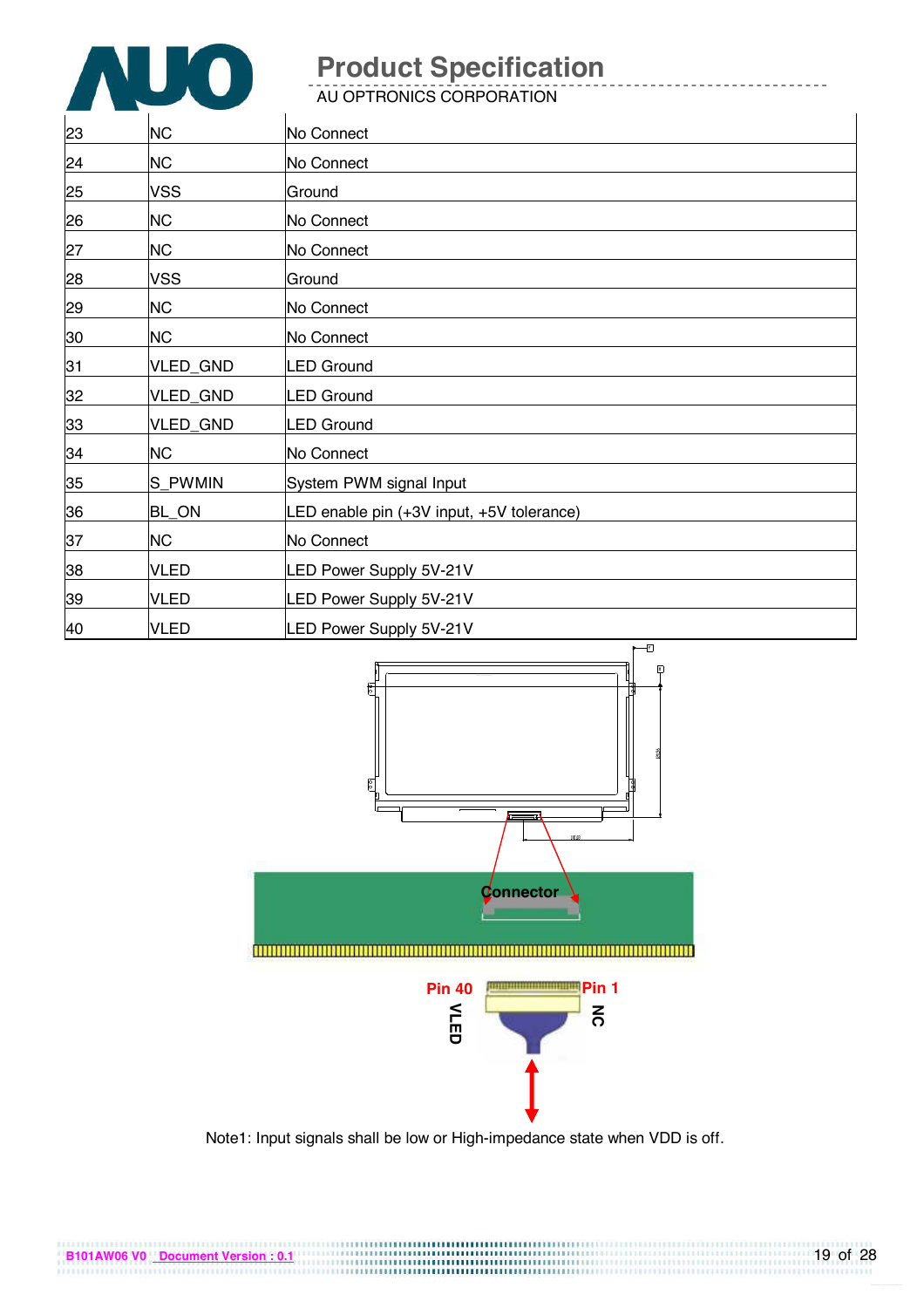

### **6.4.1 Timing Characteristics**

Basically, interface timings should match the 1024x600 /60Hz manufacturing guide line timing.

| <b>Parameter</b>                    |                 | Symbol                     | Min.           | Typ.           | Max.           | Unit                         |
|-------------------------------------|-----------------|----------------------------|----------------|----------------|----------------|------------------------------|
| <b>Frame Rate</b>                   |                 |                            | $\blacksquare$ | $\blacksquare$ | $\blacksquare$ | Hz                           |
| <b>Clock frequency</b>              |                 | 1/ $T_{\text{Clock}}$      | 20             |                | 75             | <b>MHz</b>                   |
|                                     | <b>Period</b>   | $T_{V}$                    | 614            | $\blacksquare$ | 1024           |                              |
| <b>Vertical</b><br><b>Section</b>   | <b>Active</b>   | $T_{VD}$                   | 600            |                |                | $\mathbf{T}_{\mathsf{Line}}$ |
|                                     | <b>Blanking</b> | $T_{VB}$                   | 14             | $\blacksquare$ | 424            |                              |
| <b>Horizontal</b><br><b>Section</b> | <b>Period</b>   | $\mathbf{T}_\text{H}$      | 1064           | -              | 2048           |                              |
|                                     | <b>Active</b>   | $\mathsf{T}_{\mathsf{HD}}$ | 1024           |                |                | $\mathbf{T}_{\text{Clock}}$  |
|                                     | <b>Blanking</b> | $\mathbf{T}_{\mathsf{HB}}$ | $h-128$        | h (Note1)      | h+128          |                              |

Note : DE mode only

Note1 : H-Blanking support +/- 128 LVDS clock variation

#### **6.4.2 Timing diagram**

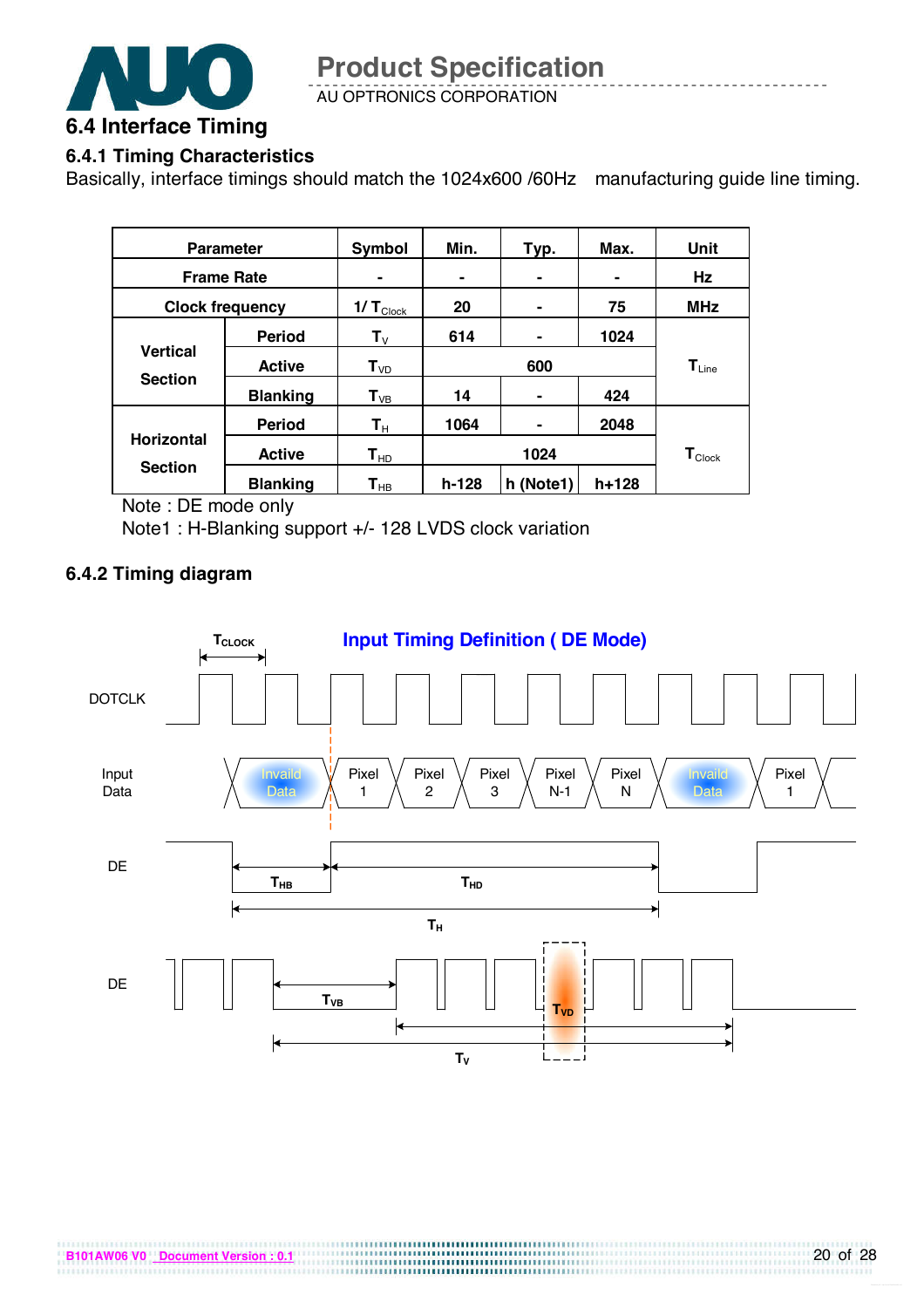

### **6.5 Power ON/OFF Sequence**

Power on/off sequence is as follows. Interface signals and LED on/off sequence are also shown in the chart. Signals from any system shall be Hi-Z state or low level when VDD is off

#### 1)Power on/off sequence



| <b>Power Sequence Timing</b> |              |      |              |  |
|------------------------------|--------------|------|--------------|--|
|                              | <b>Value</b> |      |              |  |
| <b>Parameter</b>             | Min.         | Max. | <b>Units</b> |  |
| T1                           | 0.5          | 10   |              |  |
| T <sub>2</sub>               | 0            | 50   |              |  |
| T <sub>3</sub>               | 200          |      |              |  |
| <b>T4</b>                    | 200          |      |              |  |
| T <sub>5</sub>               | 0            | 50   |              |  |
| T <sub>6</sub>               | 0            | 10   | ms           |  |
| T7                           | 500          |      |              |  |
| T <sub>8</sub>               | 10           |      |              |  |
| T9                           | 10           | 180  |              |  |
| T <sub>10</sub>              | 10           | 180  |              |  |
| <b>T11</b>                   | 10           |      |              |  |
| T12                          | 0.5          | 10   |              |  |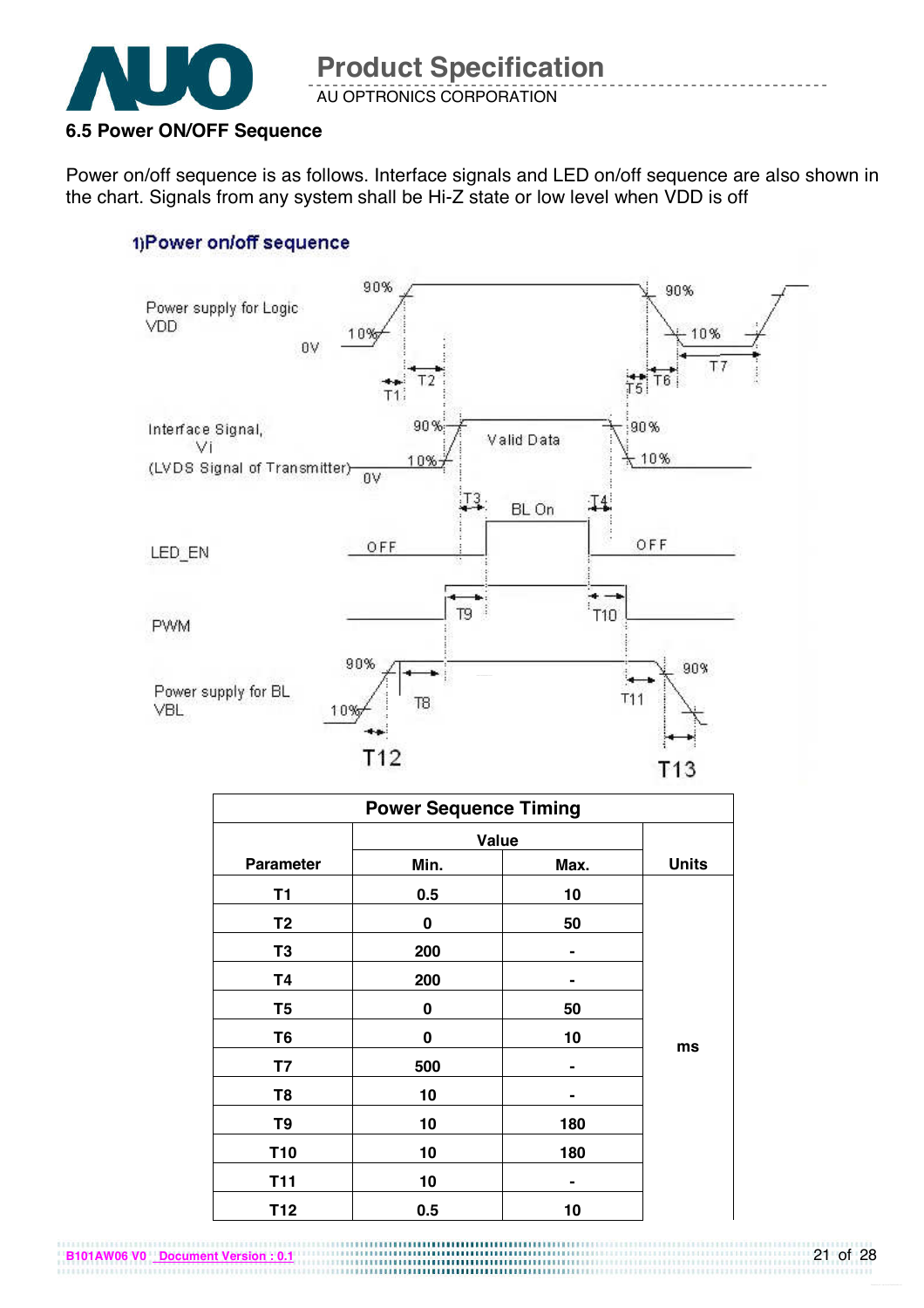

## AU OPTRONICS CORPORATION **Product Specification**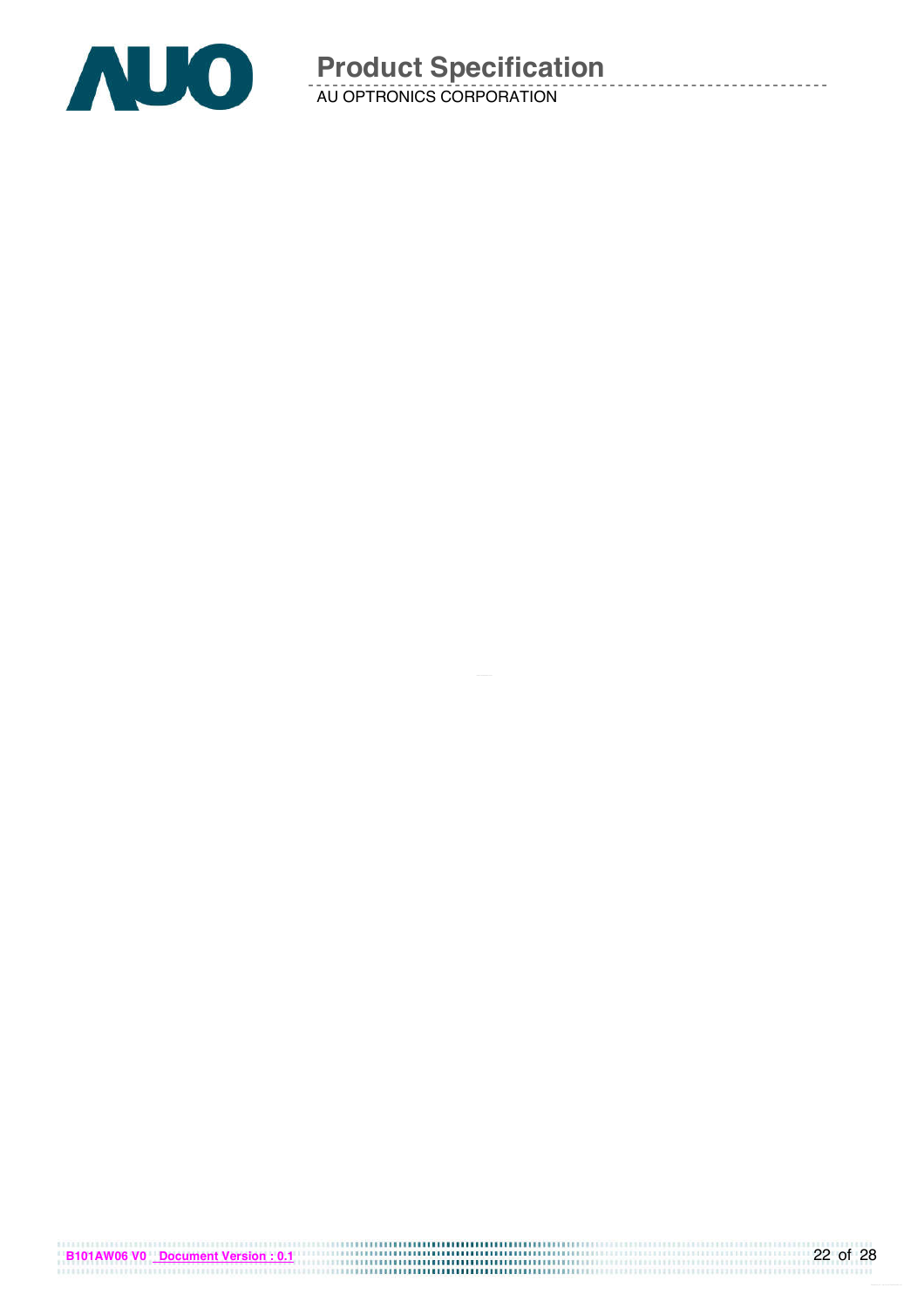

## **7. Panel Reliability Test**

#### **7.1 Vibration Test**

**Test Spec:** 

- **•** Test method: Non-Operation
- Acceleration: 1.5 G
- Frequency: 10 500Hz Random
- Sweep: 30 Minutes each Axis (X, Y, Z)

### **7.2 Shock Test**

**Test Spec:** 

- **•** Test method: Non-Operation
- Acceleration: 220 G, Half sine wave
- Active time: 2 ms
- Pulse: X, Y, Z .one time for each side

### **7.3 Reliability Test**

| <b>Items</b>                                | <b>Required Condition</b>                      | <b>Note</b> |
|---------------------------------------------|------------------------------------------------|-------------|
| <b>Temperature</b><br><b>Humidity Bias</b>  | Ta= 40℃, 90%RH, 300h                           |             |
| <b>High Temperature</b><br><b>Operation</b> | $Ta = 50^{\circ}C$ , Dry, 300h                 |             |
| <b>Low Temperature</b><br><b>Operation</b>  | $Ta = 0^{\circ}C$ , 300h                       |             |
| <b>High Temperature</b><br><b>Storage</b>   | Ta= 60℃, 35%RH, 300h                           |             |
| <b>Low Temperature</b><br><b>Storage</b>    | Ta= -20℃, 50%RH, 250h                          |             |
| <b>Thermal Shock</b><br>Test                | Ta=-20℃ to 60℃, Duration at 30 min, 100 cycles |             |
| <b>ESD</b>                                  | Contact: ±8 KV                                 | Note 1      |
|                                             | Air: ±15 KV                                    |             |

 **Note1:** According to EN 61000-4-2 , ESD class B: Some performance degradation allowed. Self-recoverable. No data lost, No hardware failures.

**Remark:** MTBF (Excluding the LED): 30,000 hours with a confidence level 90%

**B101AW06 V0 Document Version : 0.1**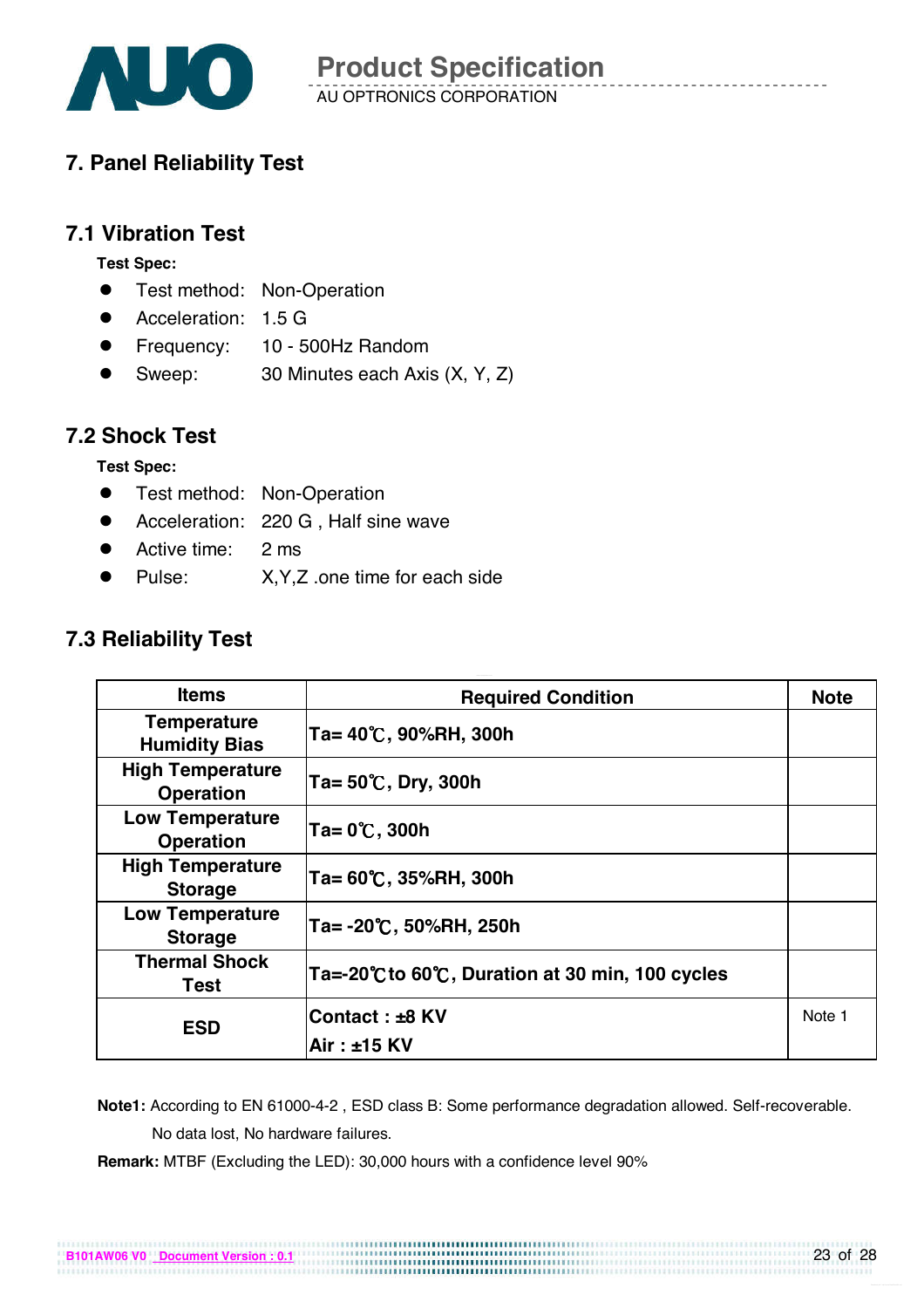

AU OPTRONICS CORPORATION

## **8. Mechanical Characteristics**

## **8.1 LCM Outline Dimension**

#### **8.1.1 Standard Front View**

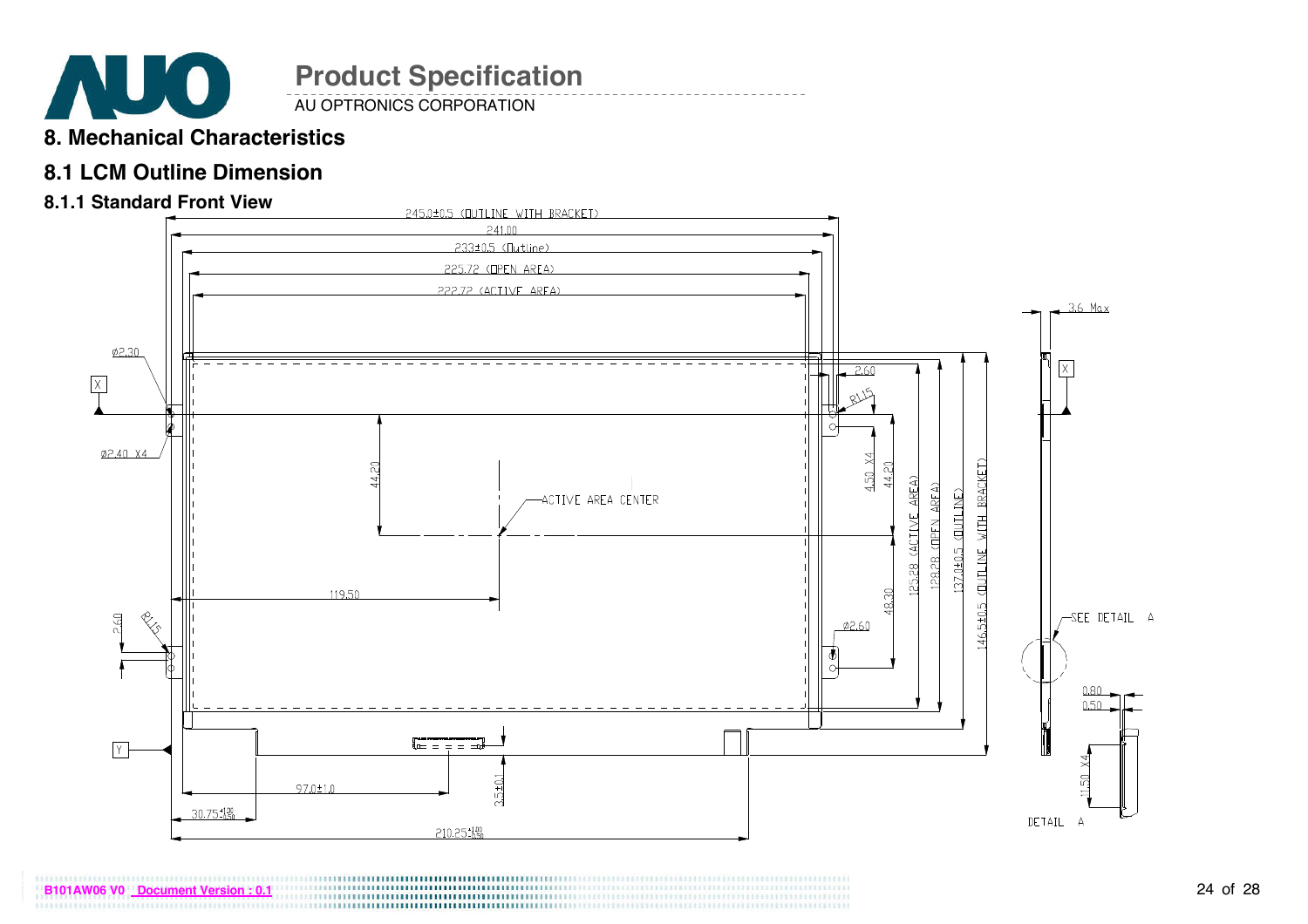

#### **8.1.2 Standard Rear View**



**B101AW06 V0 Document Version : 0.1 CONSULTER INTERFERIENCE IN A DOMESTIC PROPERTY OF DETAILS IN A DETAIL OF DETAILS IN A DETAIL OF DETAILS IN A DETAIL OF DETAILS IN A DETAIL OF DETAILS IN A DETAIL OF DETAILS IN A DETA** 

AU OPTRONICS CORPORATION

**Product Specification**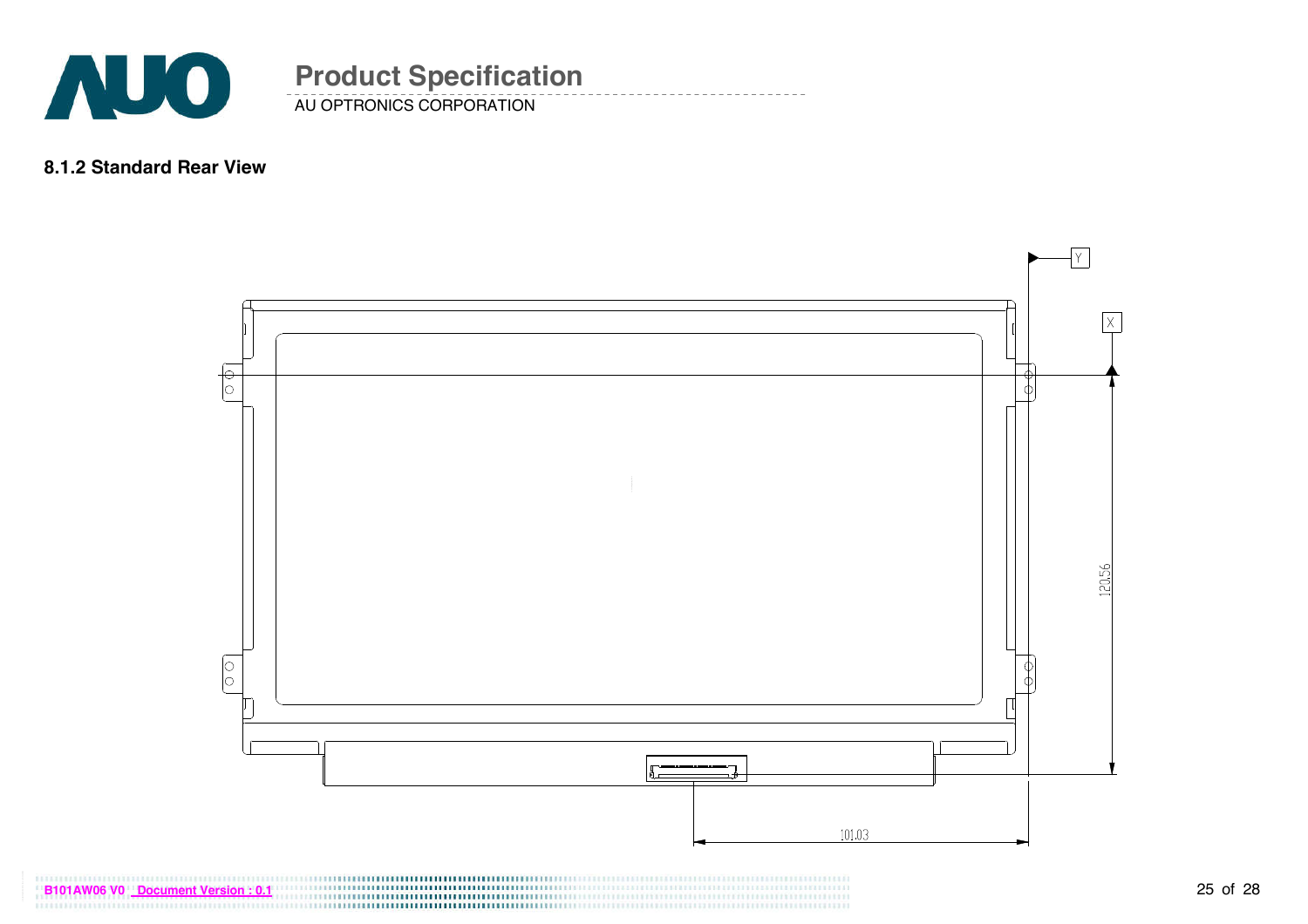

AU OPTRONICS CORPORATION

**9.1 Shipping Label Format** 



**B101AW06 V0** <u>Document Version : 0.1</u> **CONSUMER 2018 101AW06 V0** Document Version : 0.1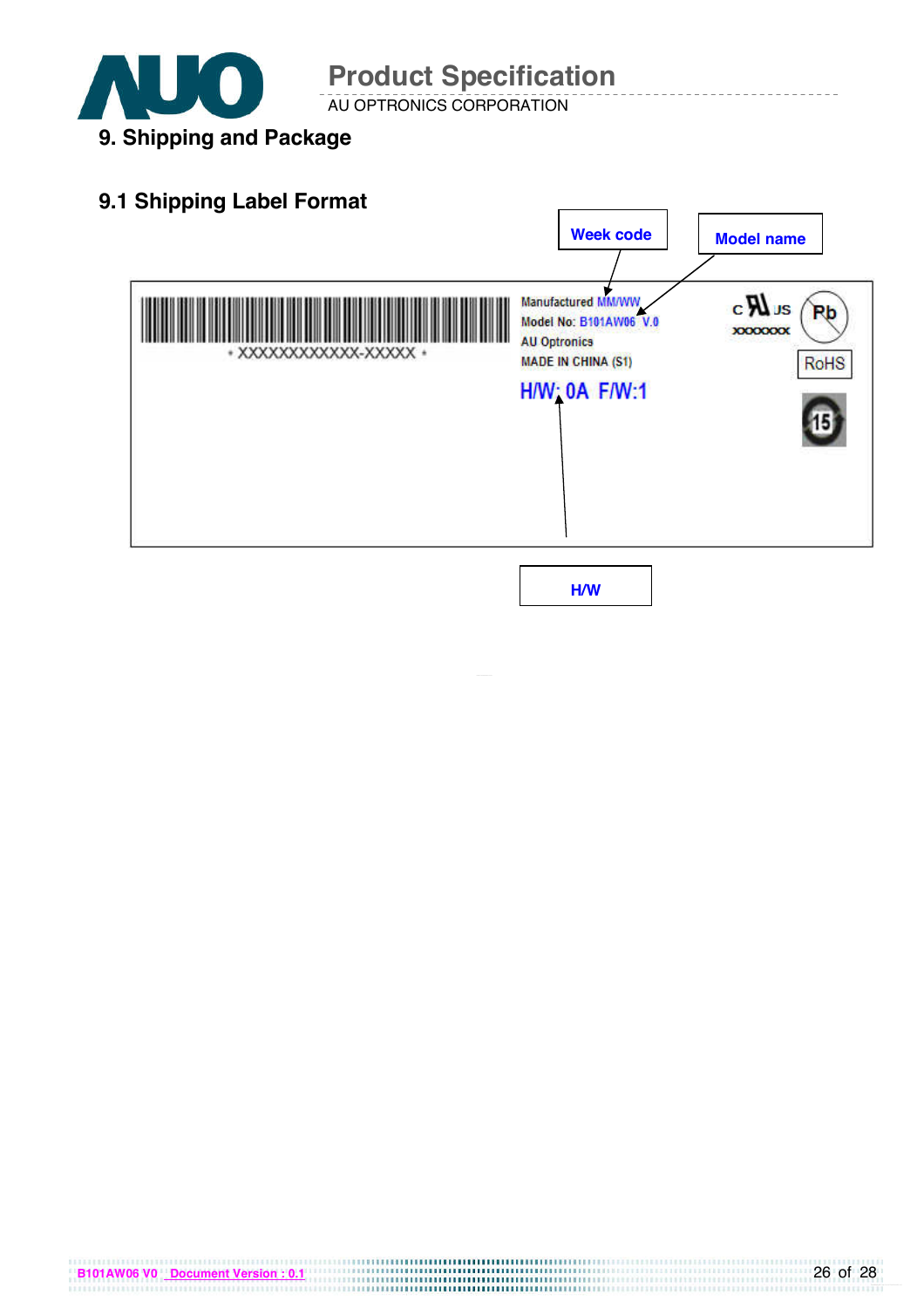

AU OPTRONICS CORPORATION **Product Specification** 

**TBD** 

**9.3 Shipping Package of Palletizing Sequence** 

**B101AW06 V0** Document Version : 0.1

**TBD**